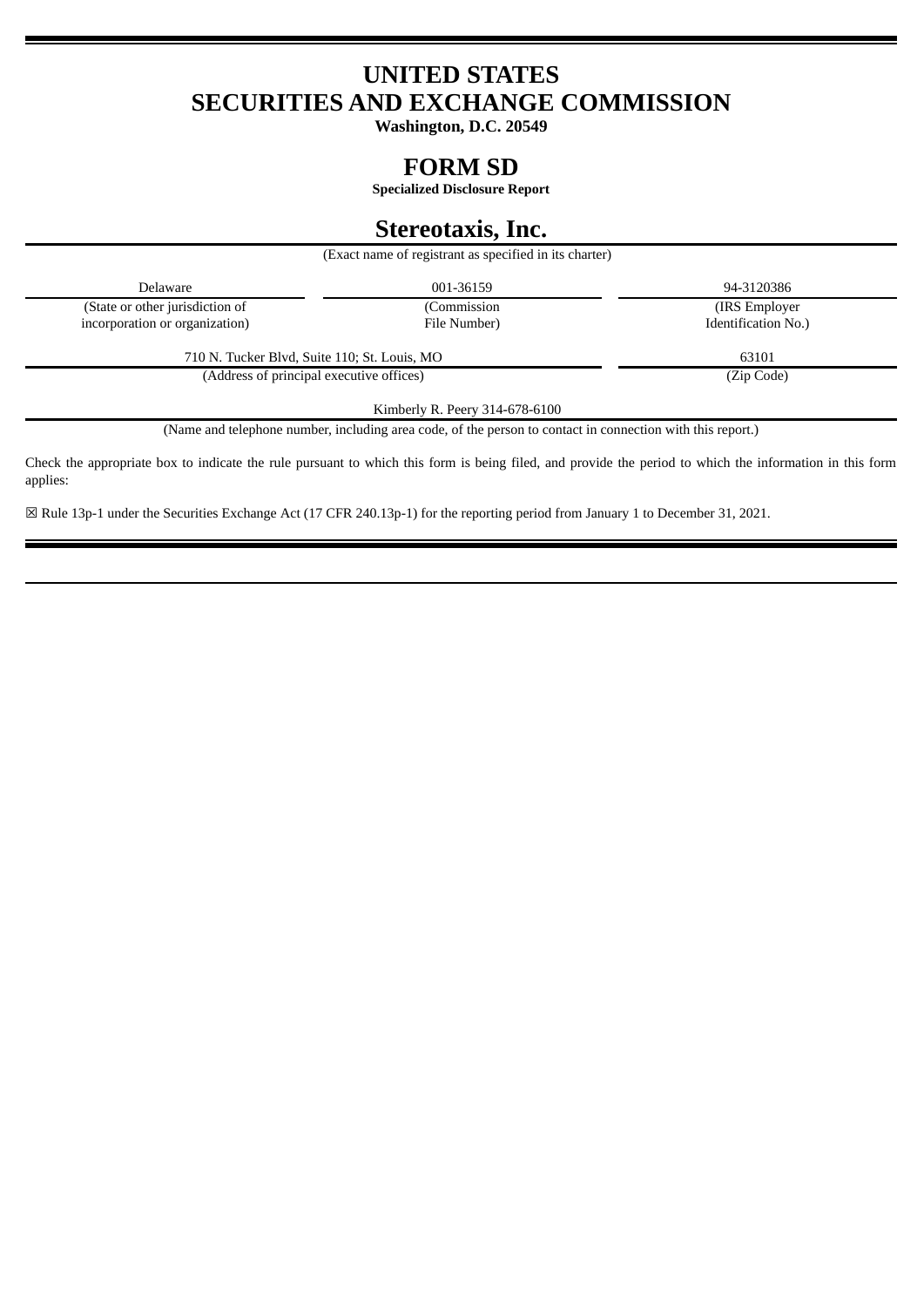## **Section 1 – Conflict Minerals Disclosure**

#### **Item 1.01 Conflict Minerals Disclosure and Report**

This Specialized Disclosure Report on Form SD ("Form SD") of Stereotaxis, Inc. ("Stereotaxis", the "Company" or "we") for the reporting period from January 1 to December 31, 2021, is filed pursuant to Rule 13p-1 under the Securities Exchange Act of 1934 (the "Rule"). Capitalized terms not otherwise defined herein are defined in the Rule.

Stereotaxis evaluated its products and determined that our products contain "necessary conflict minerals." This means that Conflict Minerals as defined in the Rule are present in products we manufacture or contract to manufacture and are used to achieve the required function, use or purpose of those products. Our determination and related disclosures relating to such necessary conflict minerals are included in Stereotaxis' Conflict Minerals Report and are incorporated by reference herein.

#### **Item 1.02 Exhibit**

The Company has filed a Conflict Minerals Report as Exhibit 1.01 to this Form SD. Stereotaxis' Conflict Minerals Report is available at http://www.stereotaxis.com/legal/. The website and the information accessible through it are not incorporated into this Form SD.

#### **Section 2 - Exhibits**

## **Item 2.01 Exhibits**

Exhibit 1.01 [Stereotaxis,](#page-3-0) Inc. Conflict Minerals Report for the reporting period January 1 to December 31, 2021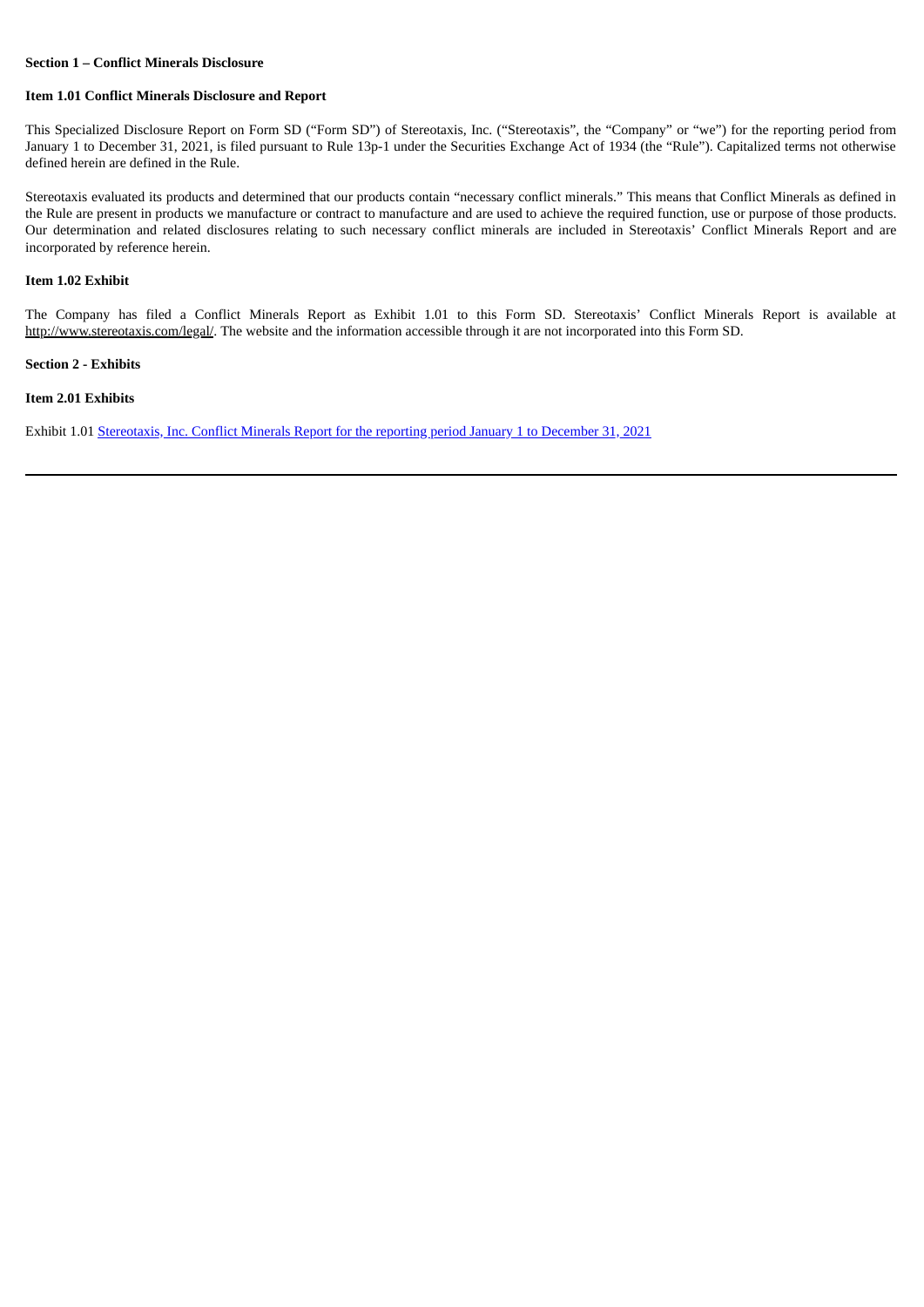## **SIGNATURES**

Pursuant to the requirements of the Securities Exchange Act of 1934, the registrant has duly caused this report to be signed on its behalf by the duly authorized undersigned.

STEREOTAXIS, INC.

(Registrant)

By: /s/*Kimberly R. Peery* May 27, 2022

Name: Kimberly R. Peery (Date) Title: Chief Financial Officer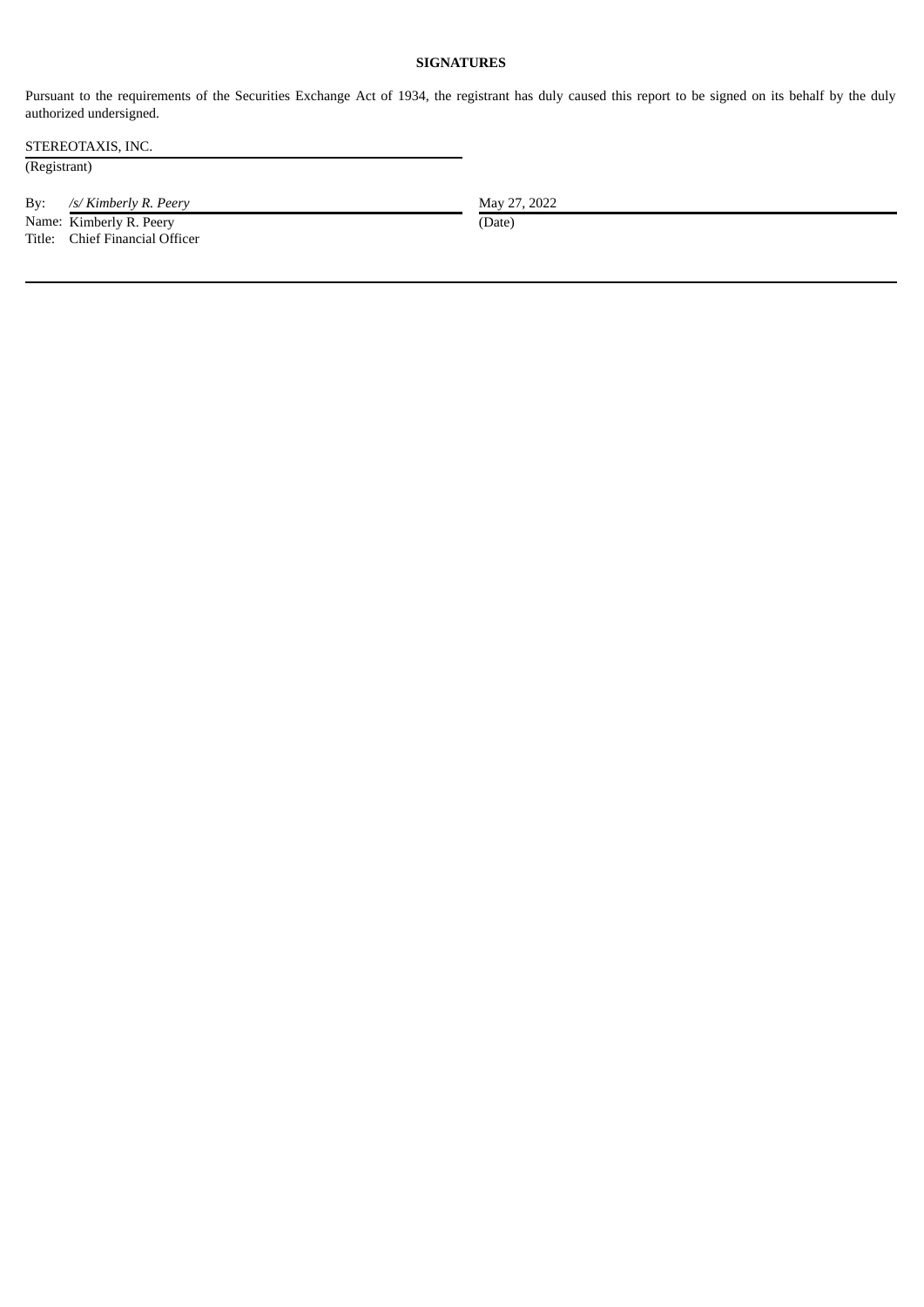#### **Stereotaxis, Inc. Conflict Minerals Report For The Year Ended December 31, 2021**

#### **Introduction**

<span id="page-3-0"></span>This Conflict Minerals Report for Stereotaxis, Inc. ("Stereotaxis", "we," "us," and "our") is for the period from January 1 to December 31, 2021 and is presented to comply with Rule 13p-1 under the Securities Exchange Act of 1934 ("Rule"). Terms used in this report are defined in the Rule and Form SD. Refer to those sources and to SEC Release No. 34-67716 issued by the Securities and Exchange Commission on August 22, 2012 for such definitions.

Stereotaxis designs, manufactures and markets an advanced robotic magnetic navigation system for use in a hospital's interventional surgical suite, or "interventional lab", that we believe revolutionizes the treatment of arrhythmias by enabling enhanced safety, efficiency, and efficacy for catheter-based, or interventional, procedures. Our primary products include the Genesis RMN System, the Odyssey Solution, and related devices. We also offer to our customers the Stereotaxis Imaging Model S x-ray System.

The Genesis RMN System is designed to enable physicians to complete more complex interventional procedures by providing image-guided delivery of catheters through the blood vessels and chambers of the heart to treatment sites. This is achieved using externally applied magnetic fields that govern the motion of the working tip of the catheter, resulting in improved navigation, efficient procedures, and reduced x-ray exposure.

In addition to the robotic magnetic navigation systems and their components, Stereotaxis also has developed the Odyssey Solution, which consolidates lab information enabling physicians to focus on the patient for optimal procedure efficiency. The system also features a remote viewing and recording capability called Odyssey Cinema, which is an innovative solution that delivers synchronized content for optimized workflow, advanced care, and improved productivity. This tool includes an archiving capability that allows clinicians to store and replay entire procedures or segments of procedures. This information can be accessed from locations throughout the hospital local area network and over the global Odyssey Network providing physicians with a tool for clinical collaboration, remote consultation, and training.

This Report describes the process and results of Stereotaxis' Conflict Minerals program. Stereotaxis performed a Reasonable Country of Origin Inquiry (RCOI) to determine the source of necessary conflict minerals in our products, and in accordance with the Rule then undertook due diligence measures on the source and chain of custody of those necessary conflict minerals. The purpose of this due diligence was to determine if any of the necessary conflict minerals originated from the Democratic Republic of the Congo ("DRC") or an adjoining country (collectively defined as the "Covered Countries") and may not have come from recycled or scrap sources, to determine whether such products are "DRC conflict free."

Consistent with the provisions of the Rule, this Conflict Minerals Report has not been audited by an independent private sector auditor.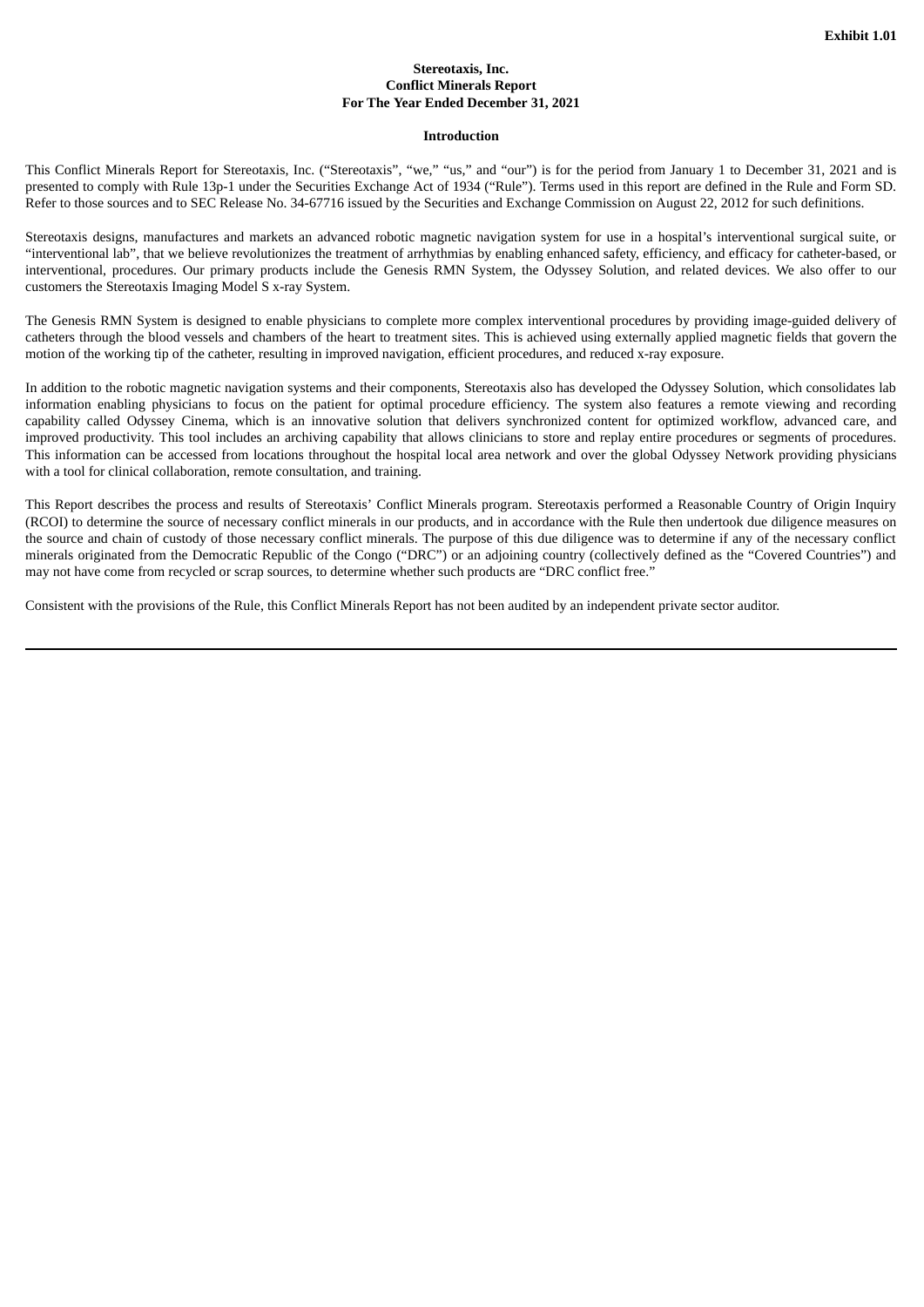#### **Design of Conflict Minerals Program and Due Diligence Process**

Stereotaxis has a Conflict Minerals program designed to be in conformance with the Organisation for Economic Co-operation and Development Due Diligence Guidance for Responsible Supply Chains of Minerals from Conflict-Affected and High-Risk Areas, 3<sup>rd</sup> Edition, including the Supplement on Tin, Tantalum and Tungsten, and the Supplement on Gold (collectively, the "OECD Guidance"). In the context of the OECD Guidance Stereotaxis is a "downstream company" in the conflict minerals supply chain. Summarized below are the five due diligence steps taken which align with the OECD Guidance five-step framework:

- 1. Maintained a strong company management system:
	- We have a Conflict Minerals Policy. The policy has been communicated to our direct suppliers and can be found on our website at http://www.stereotaxis.com/legal/.
	- b) We have an internal cross-functional Conflict Minerals team that oversees the implementation of our Conflict Minerals program. The status of our Conflict Minerals program is reviewed with senior management. We maintain records relating to our Conflict Minerals program.
	- c) We have a system of controls and transparency over our supply chain using the industry-standard Conflict Minerals Reporting Template ("CMRT"), which is a supply chain survey designed to identify the maturity of our suppliers' conflict minerals programs and identify the smelters and refiners that process the necessary conflict minerals contained in their products.
	- d) We have informed our suppliers of our company policy, and our commitment to be DRC conflict free. Where suppliers are unaware of conflict minerals regulations or have an immature process, we seek to educate them.
	- e) We have a company-level grievance mechanism whereby anyone can confidentially call or email a concern or report a violation of a policy. This can be found in the Ethics and Commitment / Confidential Hot-line section of our website at http://www.stereotaxis.com/legal/.
- 2. Identified and assessed risks in the conflict minerals supply chain:
	- a) We identified conflict minerals risks in our supply chain:
		- We identified all direct suppliers that supply us with products that might contain Conflict Minerals intentionally added and necessary for the functionality of those products.
		- We conducted a Reasonable Country of Origin Inquiry (RCOI) with relevant suppliers of parts and materials used in products manufactured by Stereotaxis.
		- We requested our direct suppliers provide us with a completed industry-standard CMRT. The CMRT includes a section identifying evidence of an active corporate conflict minerals program/policy by each respective supplier, as well as a list of Smelters or Refiners in the supplier's conflict mineral supply chain.
		- We followed up with unresponsive suppliers, making multiple attempts to obtain information.
		- We reviewed CMRT's and any other documentation provided by our suppliers for completeness and reasonableness. We categorized suppliers according to the responses provided.
	- b) We assessed risks of adverse impacts by actively working to discontinue sourcing products from upstream suppliers when we identified a reasonable risk that they are sourcing from, or linked to any party committing serious abuses, consistent with Annex II of the OECD Guidance.
- 3. Designed and implemented a strategy to respond to identified risks:
	- a) We identified the results of our RCOI and identified high risk suppliers to senior management.
	- b) We have a risk management plan that includes seeking to reduce or eliminate high risk suppliers.
	- c) We have an ongoing risk reduction and management program, which includes a goal that all future product designs are DRC conflict free, periodically reviewing and updating the conflict minerals status of our existing products and striving over time to reduce or eliminate non-conflictfree minerals from the supply chain.
	- d) We monitored, and will continue to monitor changes in supplier conflict minerals status, as circumstances change with suppliers and as conflict minerals status ripples through the supply chain to end item manufacturers such as Stereotaxis.
- 4. Carried out independent third-party audit of supply chain due diligence at identified points in the supply chain:
	- a) We engage a third-party which has a comprehensive Verification, Outreach and Due Diligence Process which provides us with detailed information and audit results related to the smelters or refiners in our supply chain.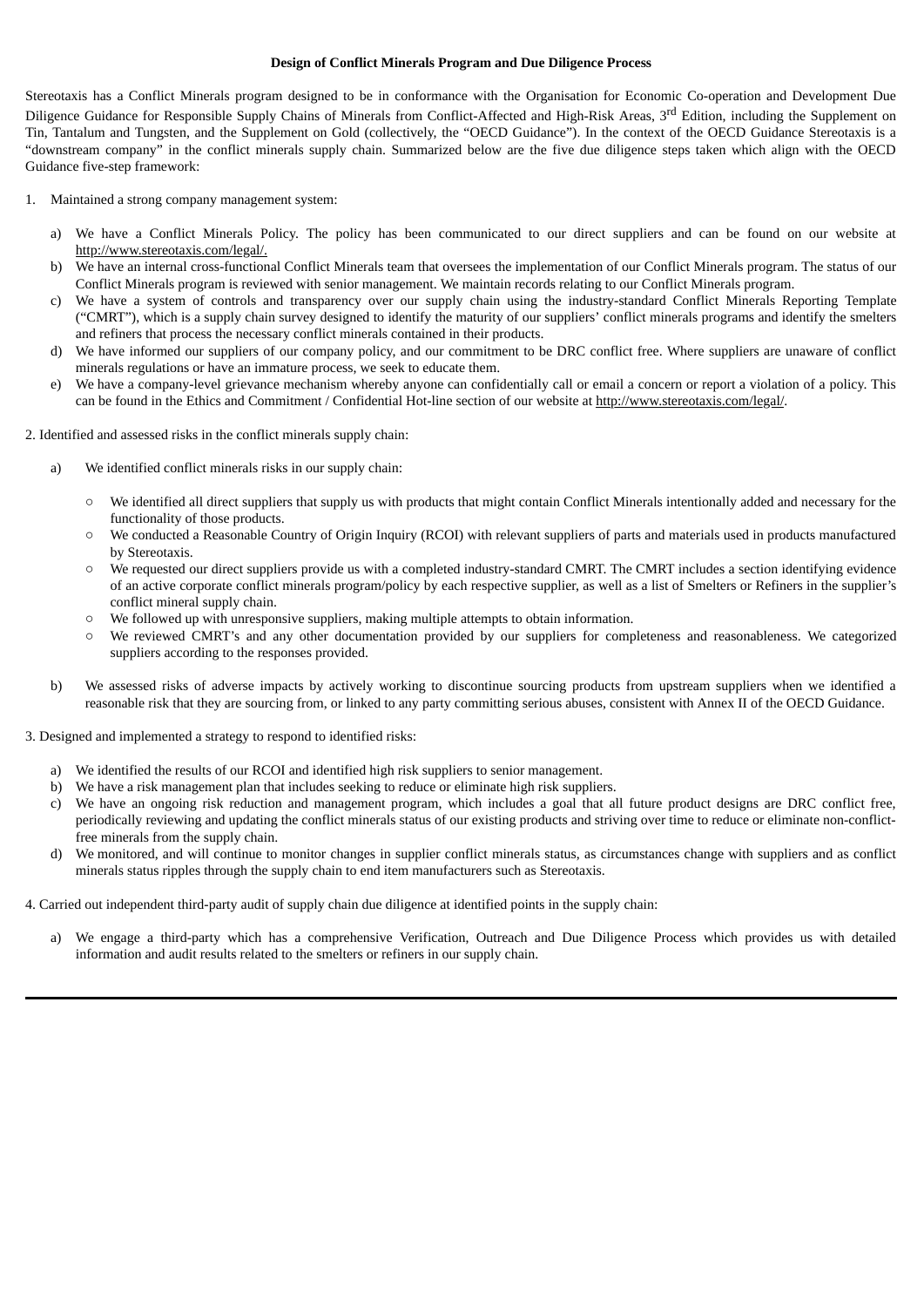## 5. Reported on supply chain due diligence:

- a) We publicly communicated our Conflict Minerals Sourcing Policy on our company website at http://www.stereotaxis.com /legal/.
- b) We publicly disclosed this Conflict Minerals Report on our company website at http://www.stereotaxis.com /legal/.
- c) As allowed by the Rule, obtaining an independent private sector audit of this Report was not required.

The content of any website referred to in this Report is included for general information only and is not incorporated by reference in this Report.

#### **Reasonable Country of Origin Inquiry Results**

Following the Conflict Minerals program described above, Stereotaxis identified 157 suppliers and original equipment manufacturers in our direct supply chain. We identified 116 of those suppliers as the ones who provide us with components, materials and assemblies where Conflict Minerals are present and necessary to functionality, or for which we were unsure whether the materials or components contained Conflict Minerals. We then performed a RCOI with those 116 suppliers and requested each of them to supply us with a CMRT. 89 of those suppliers provided us with a CMRT.

The CMRT's we received contained a large number of smelter or refiner names for the facilities these suppliers and their upstream suppliers use to process Conflict Minerals, as well as the specific Conflict Mineral(s) used in their products. After correction, review, and removal of duplicate or alternate names, and elimination of entities we determined were not actually smelters or refiners, and elimination of entities for which we were unable to determine if they were a relevant smelter or refiner, we identified 333 unique smelters.

Of the 333 identified smelters or refiners in our supply chain, our analysis leads us to believe that:

- 49 smelters are known to source, or there is reason to believe they may source, Conflict Minerals from the Covered Countries.
- 54 smelters have unknown countries of origin for their minerals, and additionally are not certified as conformant. Therefore, we cannot, at this time, determine whether or not any of those smelters might have sourced Conflict Minerals from the Covered Countries.

In accordance with the SEC final rules for Conflict Minerals sourced from Covered Countries, because some smelters in our supply chain were identified to be sourcing from Covered Countries, Stereotaxis is required to exercise, and has exercised, due diligence on the Conflict Minerals' source and chain of custody. Additionally, Stereotaxis is required to follow, and has followed, a nationally or internally recognized due diligence framework (specifically the OECD Guidance) and report the results thereof in a Conflict Minerals report.

#### **Due Diligence Process Results**

Of the 49 smelters in our supply chain that are known to source Conflict Minerals from the Covered Countries, Stereotaxis' due diligence review indicates:

- 44 smelters have active certifications, or are in the process of renewing their certification as a conformant smelter by the Responsible Minerals Initiative (RMI) Responsible Minerals Assurance Process (RMAP). In addition, 6 of these 44 smelters also have London Bullion Market Association (LBMA) Responsible Gold Certifications.
- 3 Tin smelters are activity moving through the RMAP certification process.
- 2 smelters do not have conflict-free certifications, and we have no knowledge that they are pursuing certification at this time.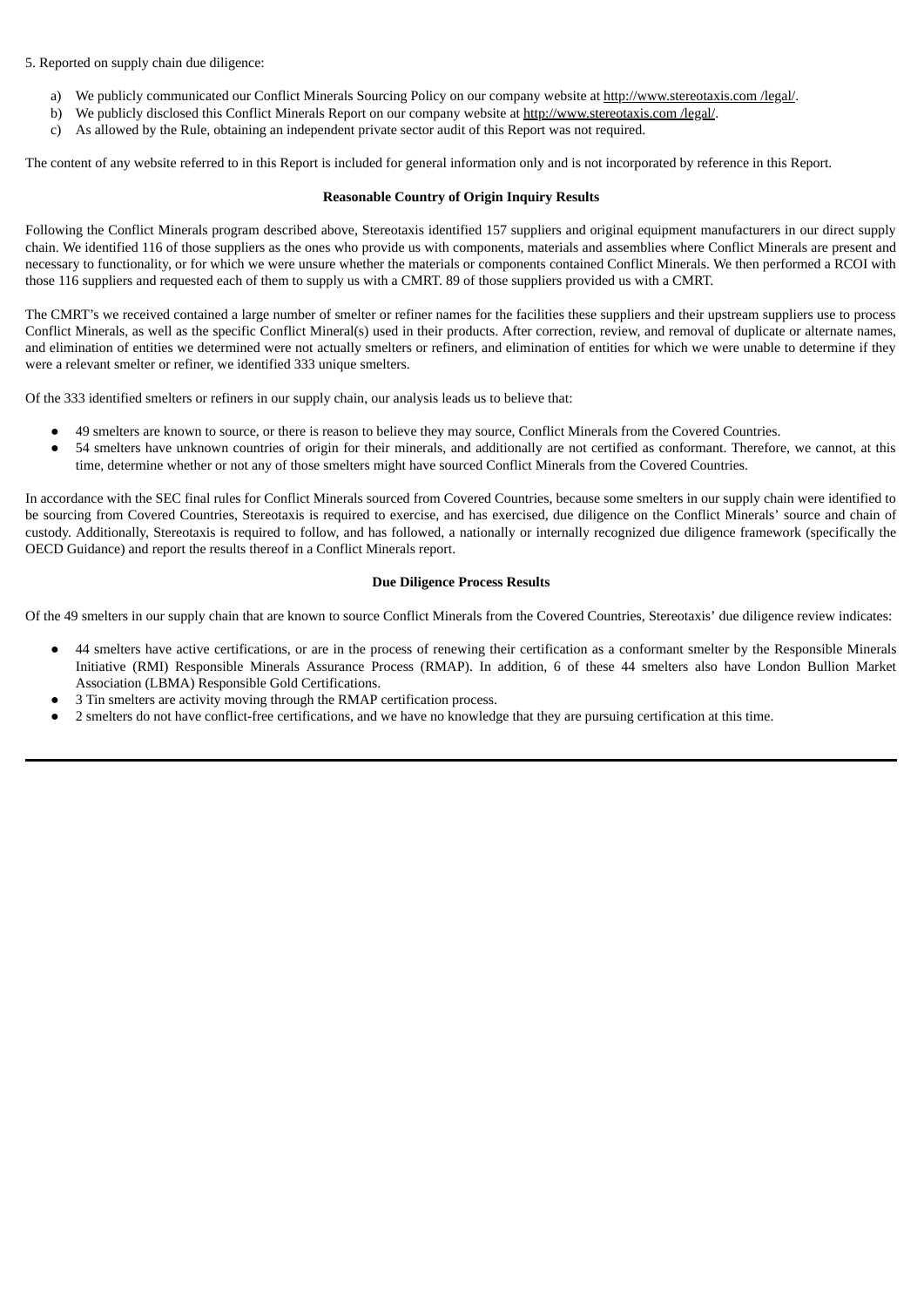Based upon responses received from our suppliers as part of RCOI, and our due diligence efforts, we have not been able to confirm that all smelters reported by our suppliers as being in our supply chain are DRC conflict-free.

Stereotaxis did not discontinue business with any supplier simply because the supplier sourced conflict minerals from the Covered Countries. We support conflict-free minerals trade in the DRC region.

## **Product Determination**

Based upon responses received from our suppliers as part of RCOI, we have not been able to confirm the identification of all smelters in our supply chain, nor confirm that all smelters reported by our suppliers as being in our supply chain are DRC conflict-free.

#### **Facility and Mine Information**

The table below identifies all the smelter or refiner facilities which, to the extent known as a result of our RCOI, processed the necessary conflict minerals contained in our products. A "Yes" entry in the rightmost column indicates the smelter or refiner has received a conformant smelter designation from an independent third-party audit program.

|              |                                                               |                       | <b>Smelter or Refiner</b>   | Conflict-<br>Free    |
|--------------|---------------------------------------------------------------|-----------------------|-----------------------------|----------------------|
| <b>Metal</b> | <b>Smelter or Refiner Name</b>                                | <b>RMI Smelter ID</b> | <b>Location</b>             | <b>Certification</b> |
| Gold         | 8853 S.p.A.                                                   | CID002763             | Italy                       | <b>YES</b>           |
| Gold         | Abington Reldan Metals, LLC                                   | CID002708             | <b>United States</b>        |                      |
| Gold         | <b>Advanced Chemical Company</b>                              | CID000015             | <b>United States</b>        | <b>YES</b>           |
| Gold         | <b>African Gold Refinery</b>                                  | CID003185             | Uganda                      |                      |
| Gold         | Aida Chemical Industries Co., Ltd.                            | CID000019             | Japan                       | <b>YES</b>           |
| Gold         | Al Etihad Gold Refinery DMCC                                  | CID002560             | <b>United Arab Emirates</b> | <b>YES</b>           |
| Gold         | <b>Alexy Metals</b>                                           | CID003500             | <b>United States</b>        |                      |
| Gold         | Allgemeine Gold-und Silberscheideanstalt A.G.                 | CID000035             | Germany                     | <b>YES</b>           |
| Gold         | Almalyk Mining and Metallurgical Complex (AMMC)               | CID000041             | Uzbekistan                  | <b>YES</b>           |
| Gold         | AngloGold Ashanti Corrego do Sitio Mineracao                  | CID000058             | <b>Brazil</b>               | <b>YES</b>           |
| Gold         | Argor-Heraeus S.A.                                            | CID000077             | Switzerland                 | <b>YES</b>           |
| Gold         | Asahi Pretec Corp.                                            | CID000082             | Japan                       | <b>YES</b>           |
| Gold         | Asahi Refining Canada Ltd.                                    | CID000924             | Canada                      | <b>YES</b>           |
| Gold         | Asahi Refining USA Inc.                                       | CID000920             | <b>United States</b>        | <b>YES</b>           |
| Gold         | Asaka Riken Co., Ltd.                                         | CID000090             | Japan                       | <b>YES</b>           |
| Gold         | Atasay Kuyumculuk Sanayi Ve Ticaret A.S.                      | CID000103             | Turkey                      |                      |
| Gold         | <b>AU Traders and Refiners</b>                                | CID002850             | South Africa                |                      |
| Gold         | <b>Augmont Enterprises Private Limited</b>                    | CID003461             | India                       |                      |
| Gold         | Aurubis AG                                                    | CID000113             | Germany                     | <b>YES</b>           |
| Gold         | <b>Bangalore Refinery</b>                                     | CID002863             | India                       | <b>YES</b>           |
| Gold         | Bangko Sentral ng Pilipinas (Central Bank of the Philippines) | CID000128             | Philippines                 | <b>YES</b>           |
| Gold         | <b>Boliden AB</b>                                             | CID000157             | Sweden                      | <b>YES</b>           |
| Gold         | C. Hafner GmbH + Co. KG                                       | CID000176             | Germany                     | <b>YES</b>           |
| Gold         | C.I Metales Procesados Industriales SAS                       | CID003421             | Colombia                    |                      |
| Gold         | Caridad                                                       | CID000180             | Mexico                      |                      |
| Gold         | CCR Refinery - Glencore Canada Corporation                    | CID000185             | Canada                      | <b>YES</b>           |
| Gold         | Cendres + Metaux S.A.                                         | CID000189             | Switzerland                 | <b>YES</b>           |
| Gold         | CGR Metalloys Pvt Ltd.                                        | CID003382             | India                       |                      |
| Gold         | Chimet S.p.A.                                                 | CID000233             | Italy                       | <b>YES</b>           |
| Gold         | Chugai Mining                                                 | CID000264             | Japan                       | <b>YES</b>           |
| Gold         | Daye Non-Ferrous Metals Mining Ltd.                           | CID000343             | China                       | <b>YES</b>           |
| Gold         | Degussa Sonne / Mond Goldhandel GmbH                          | CID002867             | Germany                     |                      |
| Gold         | Dijllah Gold Refinery FZC                                     | CID003348             | <b>United Arab Emirates</b> |                      |
| Gold         | DODUCO Contacts and Refining GmbH                             | CID000362             | Germany                     | <b>YES</b>           |
| Gold         | Dowa                                                          | CID000401             | Japan                       | <b>YES</b>           |
|              |                                                               |                       |                             |                      |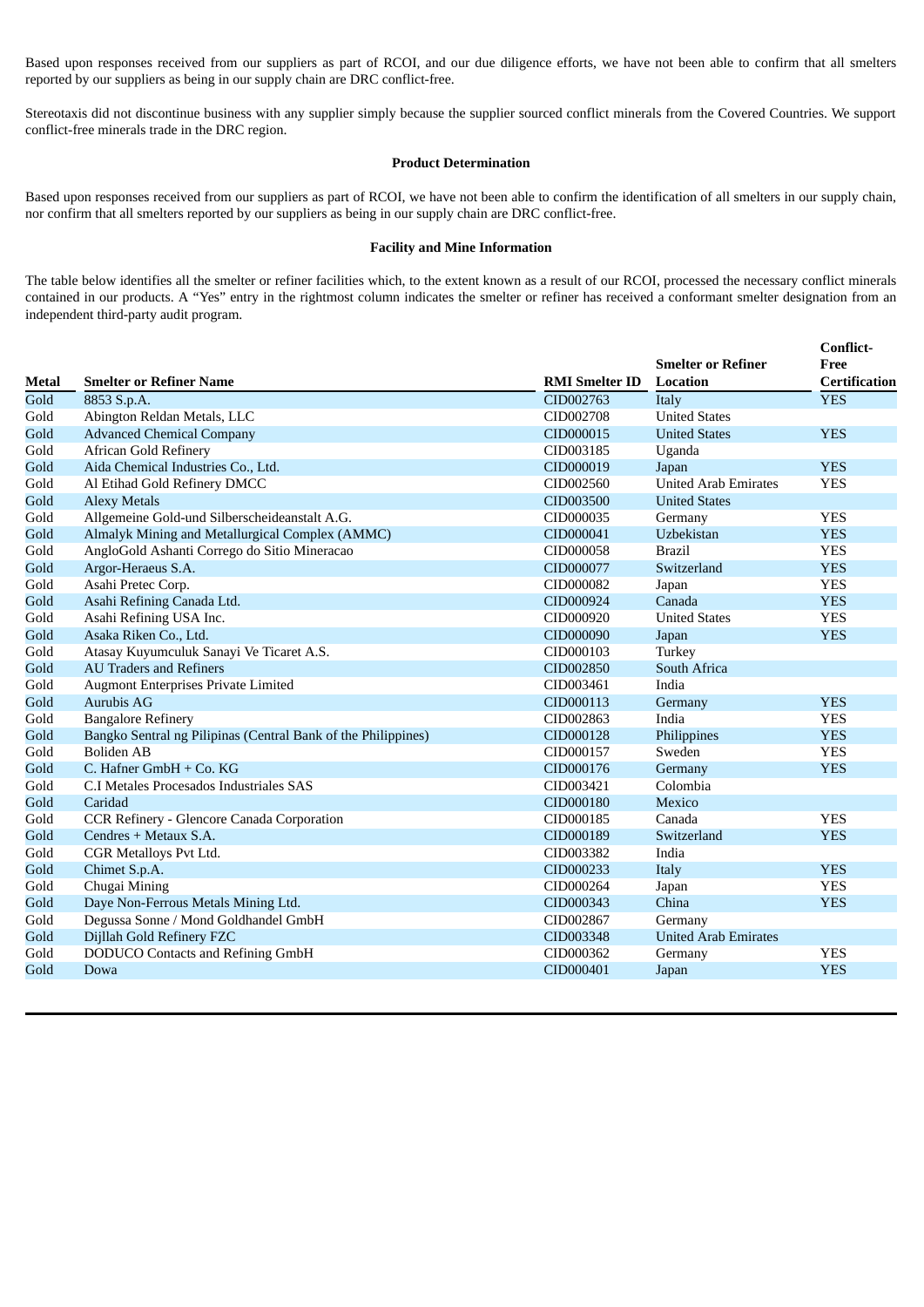| <b>Metal</b> | <b>Smelter or Refiner Name</b>                                  | <b>RMI Smelter ID</b> | <b>Smelter or Refiner</b><br><b>Location</b> | Conflict-<br>Free<br><b>Certification</b> |
|--------------|-----------------------------------------------------------------|-----------------------|----------------------------------------------|-------------------------------------------|
| Gold         | <b>DSC</b> (Do Sung Corporation)                                | CID000359             | Korea, Republic of                           | <b>YES</b>                                |
| Gold         | Eco-System Recycling Co., Ltd. East Plant                       | CID000425             | Japan                                        | <b>YES</b>                                |
| Gold         | Eco-System Recycling Co., Ltd. North Plant                      | CID003424             | Japan                                        | <b>YES</b>                                |
| Gold         | Eco-System Recycling Co., Ltd. West Plant                       | CID003425             | Japan                                        | <b>YES</b>                                |
| Gold         | Emerald Jewel Industry India Limited (Unit 1)                   | CID003487             | India                                        |                                           |
| Gold         | Emerald Jewel Industry India Limited (Unit 2)                   | CID003488             | India                                        |                                           |
| Gold         | Emerald Jewel Industry India Limited (Unit 3)                   | CID003489             | India                                        |                                           |
| Gold         | Emerald Jewel Industry India Limited (Unit 4)                   | CID003490             | India                                        |                                           |
| Gold         | <b>Emirates Gold DMCC</b>                                       | CID002561             | <b>United Arab Emirates</b>                  | <b>YES</b>                                |
| Gold         | Fidelity Printers and Refiners Ltd.                             | CID002515             | Zimbabwe                                     |                                           |
| Gold         | Fujairah Gold FZC                                               | CID002584             | <b>United Arab Emirates</b>                  |                                           |
| Gold         | GCC Gujrat Gold Centre Pvt. Ltd.                                | CID002852             | India                                        |                                           |
| Gold         | <b>Geib Refining Corporation</b>                                | CID002459             | <b>United States</b>                         | <b>YES</b>                                |
| Gold         | <b>Gold Coast Refinery</b>                                      | CID003186             | Ghana                                        |                                           |
| Gold         | Gold Refinery of Zijin Mining Group Co., Ltd.                   | CID002243             | China                                        | <b>YES</b>                                |
| Gold         | Great Wall Precious Metals Co., Ltd. of CBPM                    | CID001909             | China                                        | <b>YES</b>                                |
| Gold         | Guangdong Jinding Gold Limited                                  | CID002312             | China                                        |                                           |
| Gold         | Guoda Safina High-Tech Environmental Refinery Co., Ltd.         | CID000651             | China                                        |                                           |
| Gold         | Hangzhou Fuchunjiang Smelting Co., Ltd.                         | CID000671             | China                                        |                                           |
| Gold         | Heimerle + Meule GmbH                                           | CID000694             | Germany                                      | <b>YES</b>                                |
| Gold         | Heraeus Metals Hong Kong Ltd.                                   | CID000707             | China                                        | <b>YES</b>                                |
| Gold         | Hunan Chenzhou Mining Co., Ltd.                                 | CID000767             | China                                        |                                           |
| Gold         | Hunan Guiyang yinxing Nonferrous Smelting Co., Ltd.             | CID000773             | China                                        |                                           |
| Gold         | HwaSeong CJ CO., LTD.                                           | CID000778             | Korea, Republic of                           |                                           |
| Gold         | Inner Mongolia Qiankun Gold and Silver Refinery Share Co., Ltd. | CID000801             | China                                        | <b>YES</b>                                |
| Gold         | <b>International Precious Metal Refiners</b>                    | CID002562             | <b>United Arab Emirates</b>                  |                                           |
| Gold         | Ishifuku Metal Industry Co., Ltd.                               | CID000807             | Japan                                        | <b>YES</b>                                |
| Gold         | <b>Istanbul Gold Refinery</b>                                   | CID000814             | Turkey                                       | <b>YES</b>                                |
| Gold         | Italpreziosi                                                    | CID002765             | Italy                                        | <b>YES</b>                                |
| Gold         | <b>JALAN &amp; Company</b>                                      | CID002893             | India                                        |                                           |
| Gold         | Japan Mint                                                      | CID000823             | Japan                                        | <b>YES</b>                                |
| Gold         | Jiangxi Copper Co., Ltd.                                        | CID000855             | China                                        | <b>YES</b>                                |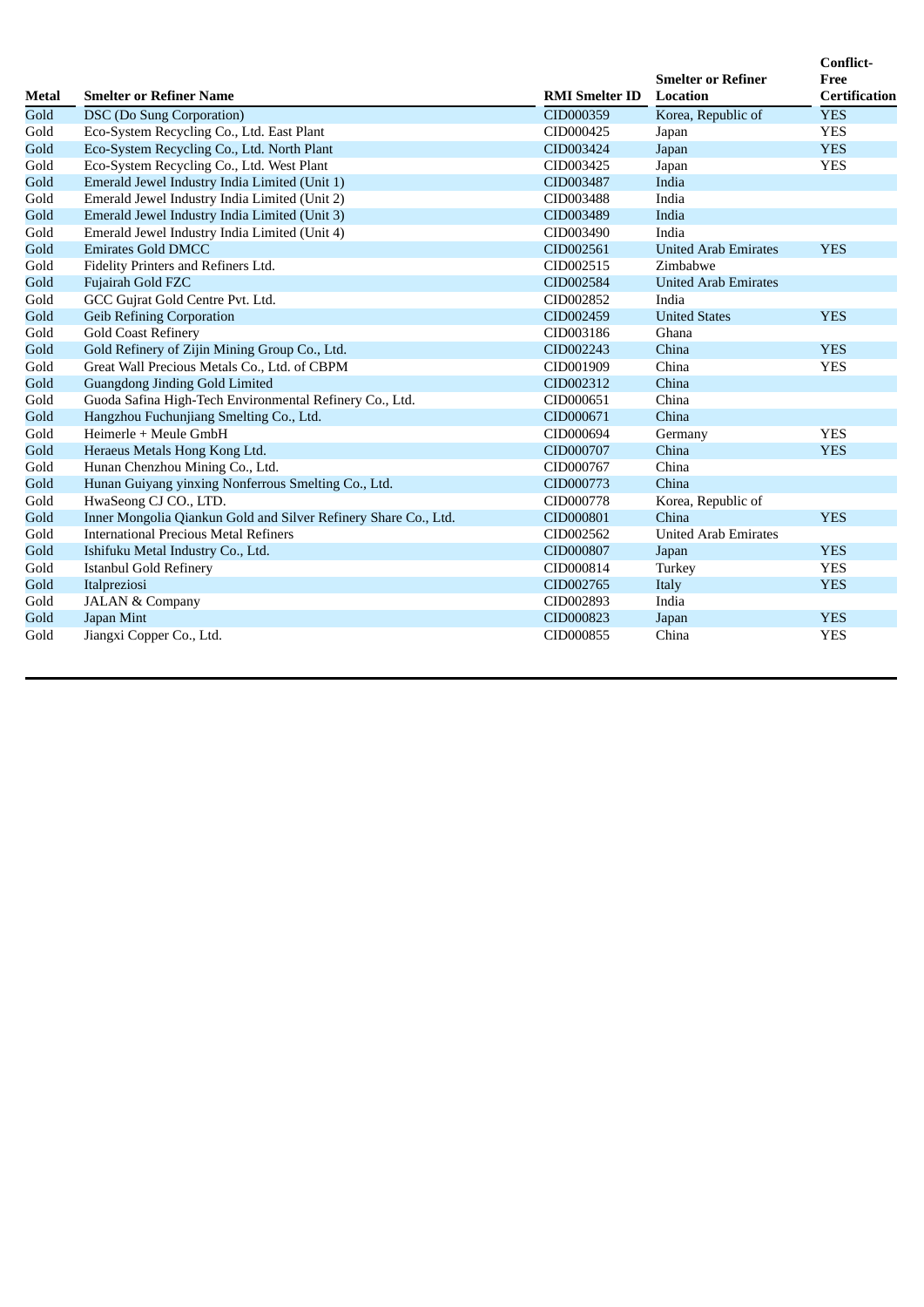|              |                                                                                  |                        | <b>Smelter or Refiner</b>               | <b>Conflict-</b><br>Free |
|--------------|----------------------------------------------------------------------------------|------------------------|-----------------------------------------|--------------------------|
| Metal        | <b>Smelter or Refiner Name</b>                                                   | <b>RMI</b> Smelter ID  | <b>Location</b>                         | <b>Certification</b>     |
| Gold         | JSC Ekaterinburg Non-Ferrous Metal Processing Plant<br><b>JSC</b> Uralelectromed | CID000927              | <b>Russian Federation</b>               |                          |
| Gold         |                                                                                  | CID000929              | <b>Russian Federation</b>               |                          |
| Gold<br>Gold | JX Nippon Mining & Metals Co., Ltd.<br>K.A. Rasmussen                            | CID000937<br>CID003497 | Japan                                   | <b>YES</b>               |
| Gold         | Kaloti Precious Metals                                                           | CID002563              | Norway<br><b>United Arab Emirates</b>   |                          |
| Gold         |                                                                                  | CID000956              | Kazakhstan                              |                          |
| Gold         | Kazakhmys Smelting LLC<br>Kazzinc                                                | CID000957              | Kazakhstan                              | <b>YES</b>               |
|              |                                                                                  |                        | <b>United States</b>                    |                          |
| Gold<br>Gold | Kennecott Utah Copper LLC                                                        | CID000969<br>CID002511 | Poland                                  | <b>YES</b><br><b>YES</b> |
|              | KGHM Polska Miedz Spolka Akcyjna                                                 | CID000981              |                                         |                          |
| Gold         | Kojima Chemicals Co., Ltd.                                                       |                        | Japan                                   | <b>YES</b><br><b>YES</b> |
| Gold         | Korea Zinc Co., Ltd.                                                             | CID002605              | Korea, Republic of                      |                          |
| Gold         | Kundan Care Products Ltd.                                                        | CID003463              | India                                   |                          |
| Gold         | <b>Kyrgyzaltyn JSC</b>                                                           | CID001029<br>CID002865 | Kyrgyzstan<br><b>Russian Federation</b> |                          |
| Gold         | Kyshtym Copper-Electrolytic Plant ZAO                                            |                        |                                         |                          |
| Gold         | L'azurde Company For Jewelry                                                     | CID001032              | Saudi Arabia                            |                          |
| Gold         | Lingbao Gold Co., Ltd.                                                           | CID001056              | China                                   |                          |
| Gold         | Lingbao Jinyuan Tonghui Refinery Co., Ltd.                                       | CID001058              | China                                   |                          |
| Gold         | L'Orfebre S.A.                                                                   | CID002762              | Andorra                                 | <b>YES</b>               |
| Gold         | LS-NIKKO Copper Inc.<br>LT Metal Ltd.                                            | CID001078              | Korea, Republic of                      | <b>YES</b><br><b>YES</b> |
| Gold         |                                                                                  | CID000689              | Korea, Republic of<br>China             |                          |
| Gold         | Luoyang Zijin Yinhui Gold Refinery Co., Ltd.                                     | CID001093              |                                         |                          |
| Gold         | <b>Marsam Metals</b>                                                             | CID002606              | <b>Brazil</b>                           | <b>YES</b>               |
| Gold         | Materion                                                                         | CID001113              | <b>United States</b>                    | <b>YES</b>               |
| Gold         | Matsuda Sangyo Co., Ltd.                                                         | CID001119              | Japan                                   | <b>YES</b>               |
| Gold         | <b>MD</b> Overseas                                                               | CID003548              | India                                   |                          |
| Gold         | Metal Concentrators SA (Pty) Ltd.                                                | CID003575              | South Africa                            | <b>YES</b>               |
| Gold         | Metallix Refining Inc.                                                           | CID003557              | <b>United States</b>                    |                          |
| Gold         | Metalor Technologies (Hong Kong) Ltd.                                            | CID001149              | China                                   | <b>YES</b>               |
| Gold         | Metalor Technologies (Singapore) Pte., Ltd.                                      | CID001152              | Singapore                               | <b>YES</b>               |
| Gold         | Metalor Technologies (Suzhou) Ltd.                                               | CID001147              | China                                   | <b>YES</b>               |
| Gold         | Metalor Technologies S.A.                                                        | CID001153              | Switzerland                             | <b>YES</b>               |
| Gold         | <b>Metalor USA Refining Corporation</b>                                          | CID001157              | <b>United States</b>                    | <b>YES</b>               |
| Gold         | Metalurgica Met-Mex Penoles S.A. De C.V.                                         | CID001161              | Mexico                                  | <b>YES</b>               |
| Gold         | Mitsubishi Materials Corporation                                                 | CID001188              | Japan                                   | <b>YES</b>               |
| Gold         | Mitsui Mining and Smelting Co., Ltd.                                             | CID001193              | Japan                                   | <b>YES</b>               |
| Gold         | MMTC-PAMP India Pvt., Ltd.                                                       | CID002509              | India                                   | <b>YES</b>               |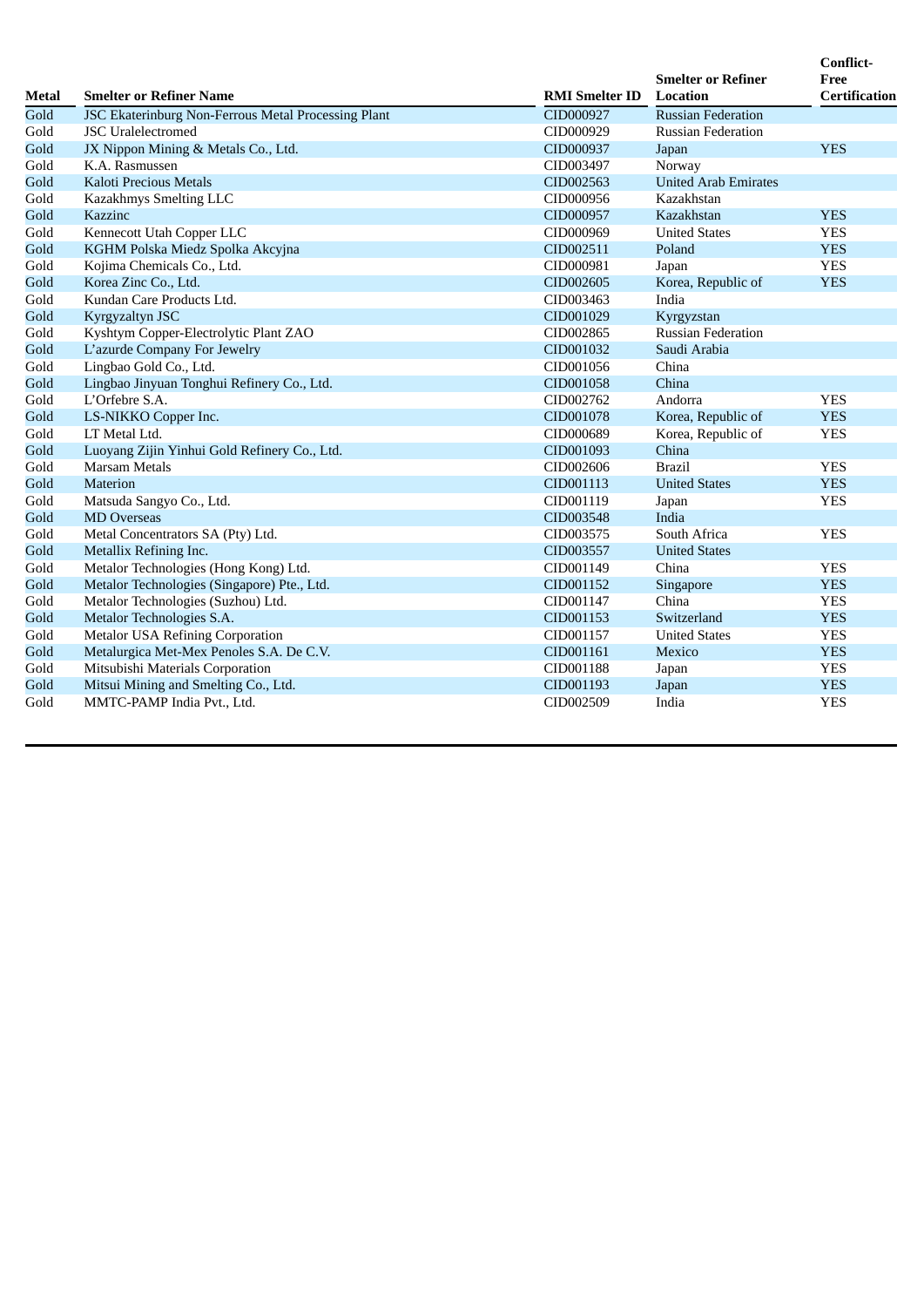| <b>Metal</b> | <b>Smelter or Refiner Name</b>                                                 | <b>RMI Smelter ID</b> | <b>Smelter or Refiner</b><br><b>Location</b> | <b>Conflict-</b><br>Free<br><b>Certification</b> |
|--------------|--------------------------------------------------------------------------------|-----------------------|----------------------------------------------|--------------------------------------------------|
| Gold         | Modeltech Sdn Bhd                                                              | CID002857             | Malaysia                                     |                                                  |
| Gold         | Morris and Watson                                                              | CID002282             | New Zealand                                  |                                                  |
| Gold         | <b>Moscow Special Alloys Processing Plant</b>                                  | CID001204             | <b>Russian Federation</b>                    |                                                  |
| Gold         | Nadir Metal Rafineri San. Ve Tic. A.S.                                         | CID001220             | Turkey                                       | <b>YES</b>                                       |
| Gold         | Navoi Mining and Metallurgical Combinat                                        | CID001236             | Uzbekistan                                   | <b>YES</b>                                       |
| Gold         | NH Recytech Company                                                            | CID003189             | Korea, Republic of                           | <b>YES</b>                                       |
| Gold         | Nihon Material Co., Ltd.                                                       | CID001259             | Japan                                        | <b>YES</b>                                       |
| Gold         | Ogussa Osterreichische Gold- und Silber-Scheideanstalt GmbH                    | CID002779             | Austria                                      | <b>YES</b>                                       |
| Gold         | Ohura Precious Metal Industry Co., Ltd.                                        | CID001325             | Japan                                        | <b>YES</b>                                       |
| Gold         | OJSC "The Gulidov Krasnoyarsk Non-Ferrous Metals Plant" (OJSC<br>Krastsvetmet) | CID001326             | <b>Russian Federation</b>                    |                                                  |
| Gold         | PAMP S.A.                                                                      | CID001352             | Switzerland                                  | <b>YES</b>                                       |
| Gold         | Pease & Curren                                                                 | CID002872             | <b>United States</b>                         |                                                  |
| Gold         | Penglai Penggang Gold Industry Co., Ltd.                                       | CID001362             | China                                        |                                                  |
| Gold         | Planta Recuperadora de Metales SpA                                             | CID002919             | Chile                                        | <b>YES</b>                                       |
| Gold         | Prioksky Plant of Non-Ferrous Metals                                           | CID001386             | <b>Russian Federation</b>                    |                                                  |
| Gold         | PT Aneka Tambang (Persero) Tbk                                                 | CID001397             | Indonesia                                    | <b>YES</b>                                       |
| Gold         | PX Precinox S.A.                                                               | CID001498             | Switzerland                                  | <b>YES</b>                                       |
| Gold         | QG Refining, LLC                                                               | CID003324             | <b>United States</b>                         |                                                  |
| Gold         | Rand Refinery (Pty) Ltd.                                                       | CID001512             | South Africa                                 | <b>YES</b>                                       |
| Gold         | Refinery of Seemine Gold Co., Ltd.                                             | CID000522             | China                                        |                                                  |
| Gold         | <b>REMONDIS PMR B.V.</b>                                                       | CID002582             | <b>Netherlands</b>                           | <b>YES</b>                                       |
| Gold         | Royal Canadian Mint                                                            | CID001534             | Canada                                       | <b>YES</b>                                       |
| Gold         | <b>SAAMP</b>                                                                   | CID002761             | France                                       | <b>YES</b>                                       |
| Gold         | Sabin Metal Corp.                                                              | CID001546             | <b>United States</b>                         |                                                  |
| Gold         | Safimet S.p.A                                                                  | CID002973             | Italy                                        | <b>YES</b>                                       |
| Gold         | SAFINA A.S.                                                                    | CID002290             | Czech Republic                               | <b>YES</b>                                       |
| Gold         | Sai Refinery                                                                   | CID002853             | India                                        |                                                  |
| Gold         | <b>Samduck Precious Metals</b>                                                 | CID001555             | Korea, Republic of                           | <b>YES</b>                                       |
| Gold         | <b>SAMWON METALS Corp.</b>                                                     | CID001562             | Korea, Republic of                           |                                                  |
| Gold         | Sancus ZFS (L'Orfebre, SA)                                                     | CID003529             | Colombia                                     |                                                  |
| Gold         | <b>SAXONIA Edelmetalle GmbH</b>                                                | CID002777             | Germany                                      |                                                  |
| Gold         | Sellem Industries Ltd.                                                         | CID003540             | Mauritania                                   |                                                  |
| Gold         | SEMPSA Joyeria Plateria S.A.                                                   | CID001585             | Spain                                        | <b>YES</b>                                       |
| Gold         | Shandong Humon Smelting Co., Ltd.                                              | CID002525             | China                                        |                                                  |
| Gold         | Shandong Tiancheng Biological Gold Industrial Co., Ltd.                        | CID001619             | China                                        |                                                  |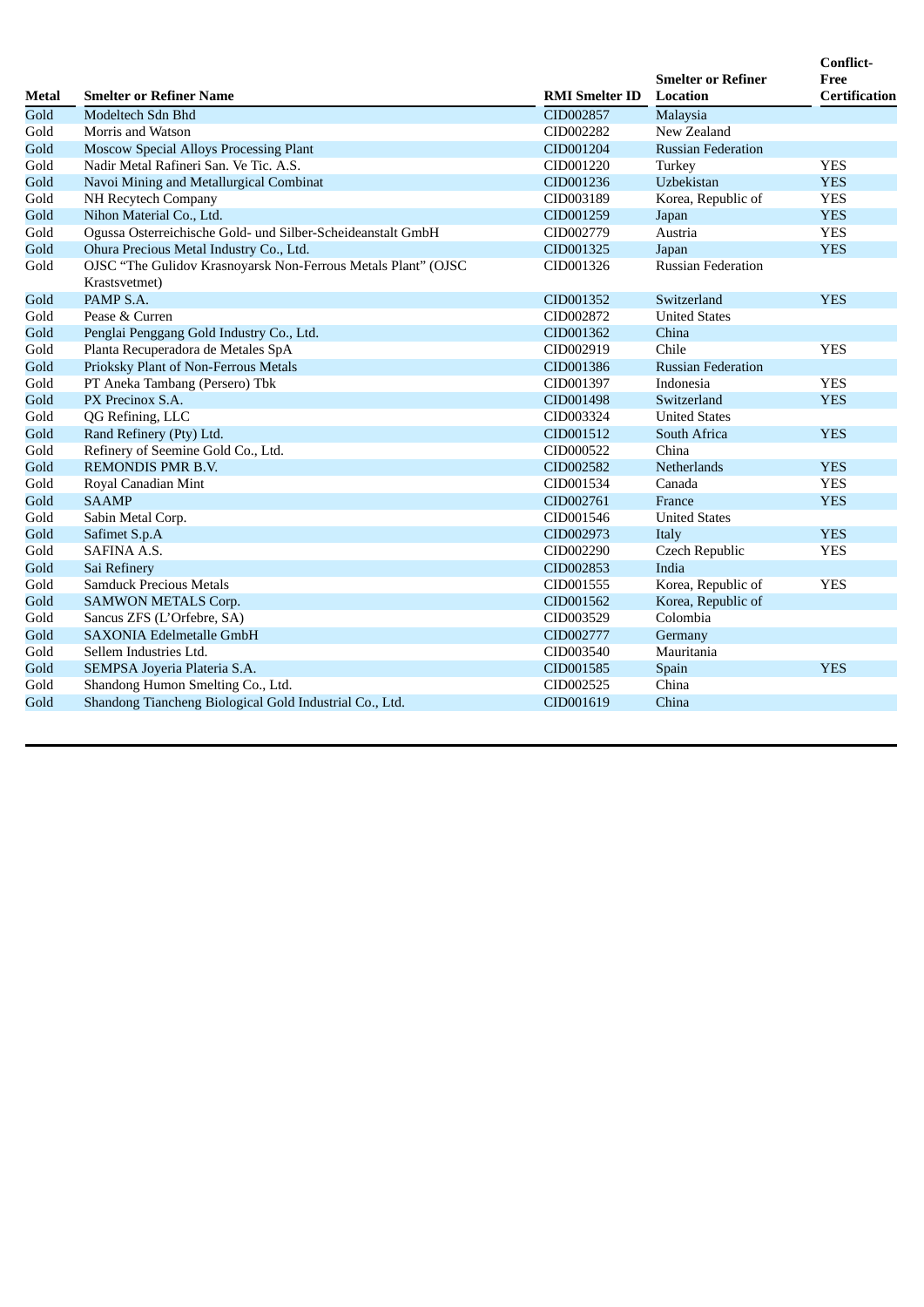| <b>Metal</b> | <b>Smelter or Refiner Name</b>                                       | <b>RMI</b> Smelter ID | <b>Smelter or Refiner</b><br><b>Location</b> | <b>Conflict-</b><br>Free<br><b>Certification</b> |
|--------------|----------------------------------------------------------------------|-----------------------|----------------------------------------------|--------------------------------------------------|
| Gold         | Shandong Zhaojin Gold & Silver Refinery Co., Ltd.                    | CID001622             | China                                        | <b>YES</b>                                       |
| Gold         | Shenzhen Zhonghenglong Real Industry Co., Ltd.                       | CID002527             | China                                        |                                                  |
| Gold         | Shirpur Gold Refinery Ltd.                                           | CID002588             | India                                        |                                                  |
| Gold         | Sichuan Tianze Precious Metals Co., Ltd.                             | CID001736             | China                                        | <b>YES</b>                                       |
| Gold         | Singway Technology Co., Ltd.                                         | CID002516             | Taiwan                                       | <b>YES</b>                                       |
| Gold         | SOE Shyolkovsky Factory of Secondary Precious Metals                 | CID001756             | <b>Russian Federation</b>                    |                                                  |
| Gold         | Solar Applied Materials Technology Corp.                             | CID001761             | Taiwan                                       | <b>YES</b>                                       |
| Gold         | Sovereign Metals                                                     | CID003383             | India                                        |                                                  |
| Gold         | State Research Institute Center for Physical Sciences and Technology | CID003153             | Lithuania                                    |                                                  |
| Gold         | Sudan Gold Refinery                                                  | CID002567             | Sudan                                        |                                                  |
| Gold         | Sumitomo Metal Mining Co., Ltd.                                      | CID001798             | Japan                                        | <b>YES</b>                                       |
| Gold         | SungEel HiMetal Co., Ltd.                                            | CID002918             | Korea, Republic of                           | <b>YES</b>                                       |
| Gold         | Super Dragon Technology Co., Ltd.                                    | CID001810             | Taiwan                                       |                                                  |
| Gold         | T.C.A S.p.A                                                          | CID002580             | Italy                                        | <b>YES</b>                                       |
| Gold         | Tanaka Kikinzoku Kogyo K.K.                                          | CID001875             | Japan                                        | <b>YES</b>                                       |
| Gold         | Tokuriki Honten Co., Ltd.                                            | CID001938             | Japan                                        | <b>YES</b>                                       |
| Gold         | Tongling Nonferrous Metals Group Co., Ltd.                           | CID001947             | China                                        |                                                  |
| Gold         | TOO Tau-Ken-Altyn                                                    | CID002615             | Kazakhstan                                   | <b>YES</b>                                       |
| Gold         | <b>Torecom</b>                                                       | CID001955             | Korea, Republic of                           | <b>YES</b>                                       |
| Gold         | Umicore Precious Metals Thailand                                     | CID002314             | Thailand                                     | <b>YES</b>                                       |
| Gold         | Umicore S.A. Business Unit Precious Metals Refining                  | CID001980             | Belgium                                      | <b>YES</b>                                       |
| Gold         | United Precious Metal Refining, Inc.                                 | CID001993             | <b>United States</b>                         | <b>YES</b>                                       |
| Gold         | Valcambi S.A.                                                        | CID002003             | Switzerland                                  | <b>YES</b>                                       |
| Gold         | Value Trading                                                        | CID003617             | Belgium                                      |                                                  |
| Gold         | <b>WEEEREFINING</b>                                                  | CID003615             | France                                       |                                                  |
| Gold         | Western Australian Mint (T/a The Perth Mint)                         | CID002030             | Australia                                    | <b>YES</b>                                       |
| Gold         | WIELAND Edelmetalle GmbH                                             | CID002778             | Germany                                      | <b>YES</b>                                       |
| Gold         | Yamakin Co., Ltd.                                                    | CID002100             | Japan                                        | <b>YES</b>                                       |
| Gold         | Yokohama Metal Co., Ltd.                                             | CID002129             | Japan                                        | <b>YES</b>                                       |
| Gold         | Yunnan Copper Industry Co., Ltd.                                     | CID000197             | China                                        |                                                  |
| Gold         | Zhongyuan Gold Smelter of Zhongjin Gold Corporation                  | CID002224             | China                                        | <b>YES</b>                                       |
|              | Tantalum AMG Brasil                                                  | CID001076             | <b>Brazil</b>                                | <b>YES</b>                                       |
|              | Tantalum Changsha South Tantalum Niobium Co., Ltd.                   | CID000211             | China                                        | <b>YES</b>                                       |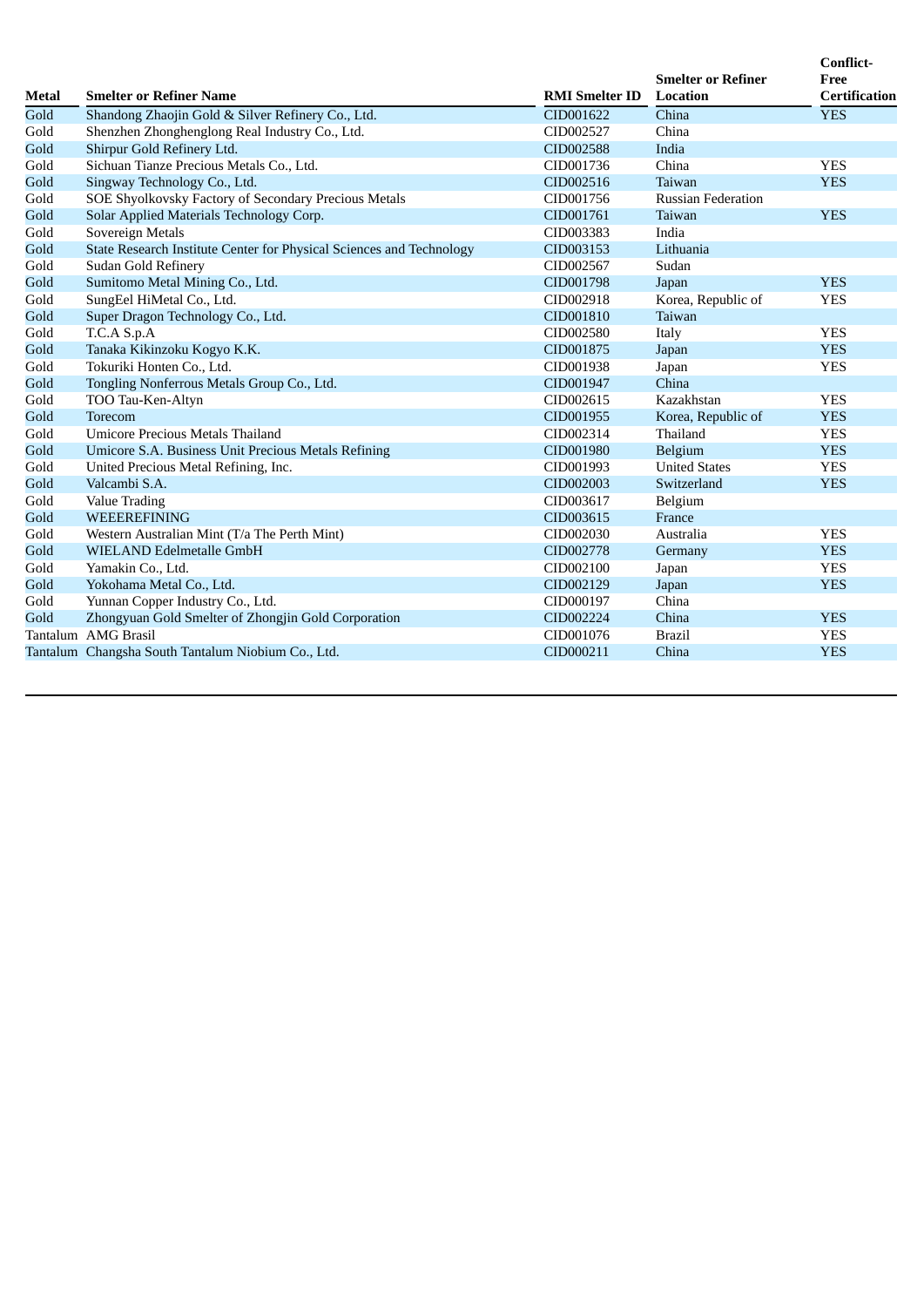| Metal | <b>Smelter or Refiner Name</b>                                | <b>RMI</b> Smelter ID | <b>Smelter or Refiner</b><br><b>Location</b> | Conflict-<br>Free<br><b>Certification</b> |
|-------|---------------------------------------------------------------|-----------------------|----------------------------------------------|-------------------------------------------|
|       | Tantalum D Block Metals, LLC                                  | CID002504             | <b>United States</b>                         | <b>YES</b>                                |
|       | Tantalum Exotech Inc.                                         | CID000456             | <b>United States</b>                         |                                           |
|       | Tantalum F&X Electro-Materials Ltd.                           | CID000460             | China                                        | <b>YES</b>                                |
|       | Tantalum FIR Metals & Resource Ltd.                           | CID002505             | China                                        | <b>YES</b>                                |
|       | Tantalum Global Advanced Metals Aizu                          | CID002558             | Japan                                        | <b>YES</b>                                |
|       | Tantalum Global Advanced Metals Boyertown                     | CID002557             | <b>United States</b>                         | <b>YES</b>                                |
|       | Tantalum Guangdong Rising Rare Metals-EO Materials Ltd.       | CID000291             | China                                        | <b>YES</b>                                |
|       | Tantalum H.C. Starck Hermsdorf GmbH                           | CID002547             | Germany                                      | <b>YES</b>                                |
|       | Tantalum H.C. Starck Inc.                                     | CID002548             | <b>United States</b>                         | <b>YES</b>                                |
|       | Tantalum Hengyang King Xing Lifeng New Materials Co., Ltd.    | CID002492             | China                                        | <b>YES</b>                                |
|       | Tantalum Jiangxi Dinghai Tantalum & Niobium Co., Ltd.         | CID002512             | China                                        | <b>YES</b>                                |
|       | Tantalum Jiangxi Tuohong New Raw Material                     | CID002842             | China                                        | <b>YES</b>                                |
|       | Tantalum JiuJiang JinXin Nonferrous Metals Co., Ltd.          | CID000914             | China                                        | <b>YES</b>                                |
|       | Tantalum Jiujiang Tanbre Co., Ltd.                            | CID000917             | China                                        | <b>YES</b>                                |
|       | Tantalum Jiujiang Zhongao Tantalum & Niobium Co., Ltd.        | CID002506             | China                                        | <b>YES</b>                                |
|       | Tantalum Metallurgical Products India Pvt., Ltd.              | CID001163             | India                                        | <b>YES</b>                                |
|       | Tantalum Mineracao Taboca S.A.                                | CID001175             | <b>Brazil</b>                                | <b>YES</b>                                |
|       | Tantalum Mitsui Mining and Smelting Co., Ltd.                 | CID001192             | Japan                                        | <b>YES</b>                                |
|       | Tantalum Ningxia Orient Tantalum Industry Co., Ltd.           | CID001277             | China                                        | <b>YES</b>                                |
|       | Tantalum NPM Silmet AS                                        | CID001200             | Estonia                                      | <b>YES</b>                                |
|       | Tantalum QuantumClean                                         | CID001508             | <b>United States</b>                         | <b>YES</b>                                |
|       | Tantalum Resind Industria e Comercio Ltda.                    | CID002707             | <b>Brazil</b>                                | <b>YES</b>                                |
|       | Tantalum RFH Yancheng Jinye New Material Technology Co., Ltd. | CID003583             | China                                        | <b>YES</b>                                |
|       | Tantalum Solikamsk Magnesium Works OAO                        | CID001769             | <b>Russian Federation</b>                    | <b>YES</b>                                |
|       | Tantalum Taki Chemical Co., Ltd.                              | CID001869             | Japan                                        | <b>YES</b>                                |
|       | Tantalum TANIOBIS Co., Ltd.                                   | CID002544             | Thailand                                     | <b>YES</b>                                |
|       | Tantalum TANIOBIS GmbH                                        | CID002545             | Germany                                      | <b>YES</b>                                |
|       | Tantalum TANIOBIS Japan Co., Ltd.                             | CID002549             | Japan                                        | <b>YES</b>                                |
|       | Tantalum TANIOBIS Smelting GmbH & Co. KG                      | CID002550             | Germany                                      | <b>YES</b>                                |
|       | Tantalum Telex Metals                                         | CID001891             | <b>United States</b>                         | <b>YES</b>                                |
|       | Tantalum Ulba Metallurgical Plant JSC                         | CID001969             | Kazakhstan                                   | <b>YES</b>                                |
|       | Tantalum XinXing Haorong Electronic Material Co., Ltd.        | CID002508             | China                                        | <b>YES</b>                                |
|       | Tantalum Yanling Jincheng Tantalum & Niobium Co., Ltd.        | CID001522             | China                                        | <b>YES</b>                                |
| Tin   | Alpha                                                         | CID000292             | <b>United States</b>                         | <b>YES</b>                                |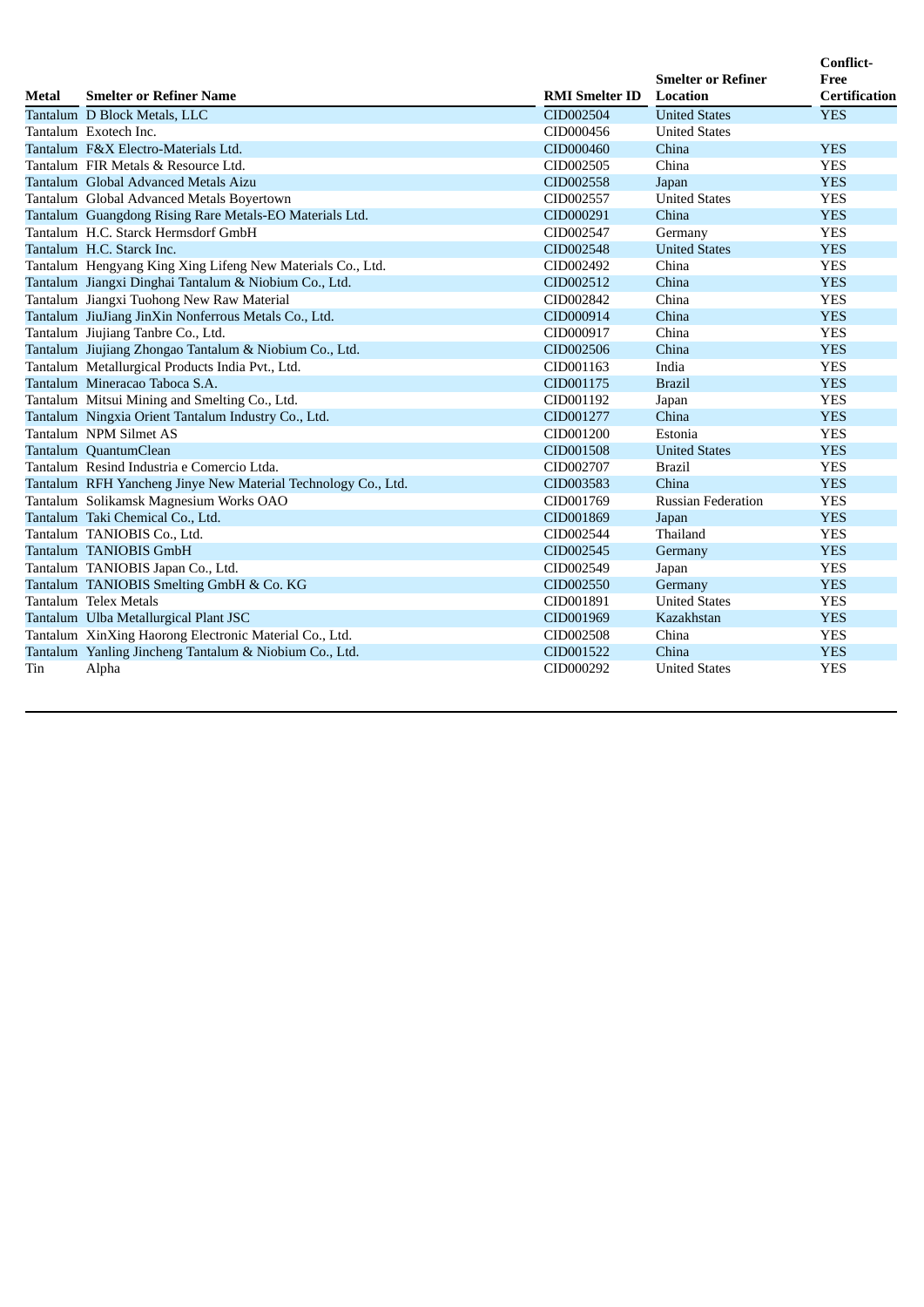| <b>Metal</b> | <b>Smelter or Refiner Name</b>                                                                     | <b>RMI</b> Smelter ID | <b>Smelter or Refiner</b><br><b>Location</b> | <b>Conflict-</b><br>Free<br><b>Certification</b> |
|--------------|----------------------------------------------------------------------------------------------------|-----------------------|----------------------------------------------|--------------------------------------------------|
| Tin          | An Vinh Joint Stock Mineral Processing Company                                                     | CID002703             | <b>Viet Nam</b>                              |                                                  |
| Tin          | Chenzhou Yunxiang Mining and Metallurgy Co., Ltd.                                                  | CID000228             | China                                        | <b>YES</b>                                       |
| Tin          | Chifeng Dajingzi Tin Industry Co., Ltd.                                                            | CID003190             | China                                        | <b>YES</b>                                       |
| Tin          | China Tin Group Co., Ltd.                                                                          | CID001070             | China                                        | <b>YES</b>                                       |
| Tin          | CRM Fundicao De Metais E Comercio De Equipamentos Eletronicos Do Brasil<br>Ltda                    | CID003486             | <b>Brazil</b>                                |                                                  |
| Tin          | <b>CRM</b> Synergies                                                                               | CID003524             | Spain                                        | <b>YES</b>                                       |
| Tin          | CV Venus Inti Perkasa                                                                              | CID002455             | Indonesia                                    |                                                  |
| Tin          | Dongguan CiEXPO Environmental Engineering Co., Ltd.                                                | CID003356             | China                                        |                                                  |
| Tin          | Dowa                                                                                               | CID000402             | Japan                                        | <b>YES</b>                                       |
| Tin          | Electro-Mechanical Facility of the Cao Bang Minerals & Metallurgy Joint Stock CID002572<br>Company |                       | <b>Viet Nam</b>                              |                                                  |
| Tin          | <b>EM Vinto</b>                                                                                    | CID000438             | <b>Bolivia</b>                               | <b>YES</b>                                       |
| Tin          | Estanho de Rondonia S.A.                                                                           | CID000448             | <b>Brazil</b>                                | <b>YES</b>                                       |
| Tin          | Fabrica Auricchio Industria e Comercio Ltda.                                                       | CID003582             | <b>Brazil</b>                                | <b>YES</b>                                       |
| Tin          | <b>Fenix Metals</b>                                                                                | CID000468             | Poland                                       | <b>YES</b>                                       |
| Tin          | Gejiu City Fuxiang Industry and Trade Co., Ltd.                                                    | CID003410             | China                                        |                                                  |
| Tin          | Gejiu Kai Meng Industry and Trade LLC                                                              | CID000942             | China                                        |                                                  |
| Tin          | Gejiu Non-Ferrous Metal Processing Co., Ltd.                                                       | CID000538             | China                                        | <b>YES</b>                                       |
| Tin          | Gejiu Yunxin Nonferrous Electrolysis Co., Ltd.                                                     | CID001908             | China                                        | <b>YES</b>                                       |
| Tin          | Gejiu Zili Mining And Metallurgy Co., Ltd.                                                         | CID000555             | China                                        | <b>YES</b>                                       |
| Tin          | Guangdong Hanhe Non-Ferrous Metal Co., Ltd.                                                        | CID003116             | China                                        | <b>YES</b>                                       |
| Tin          | HuiChang Hill Tin Industry Co., Ltd.                                                               | CID002844             | China                                        | <b>YES</b>                                       |
| Tin          | Jiangxi New Nanshan Technology Ltd.                                                                | CID001231             | China                                        | <b>YES</b>                                       |
| Tin          | Luna Smelter, Ltd.                                                                                 | CID003387             | Rwanda                                       | <b>YES</b>                                       |
| Tin          | Ma'anshan Weitai Tin Co., Ltd.                                                                     | CID003379             | China                                        | <b>YES</b>                                       |
| Tin          | Magnu's Minerais Metais e Ligas Ltda.                                                              | CID002468             | <b>Brazil</b>                                | <b>YES</b>                                       |
| Tin          | Malaysia Smelting Corporation (MSC)                                                                | CID001105             | Malaysia                                     | <b>YES</b>                                       |
| Tin          | Melt Metais e Ligas S.A.                                                                           | CID002500             | <b>Brazil</b>                                |                                                  |
| Tin          | Metallic Resources, Inc.                                                                           | CID001142             | <b>United States</b>                         | <b>YES</b>                                       |
| Tin          | Metallo Belgium N.V.                                                                               | CID002773             | Belgium                                      | <b>YES</b>                                       |
| Tin          | Metallo Spain S.L.U.                                                                               | CID002774             | Spain                                        | <b>YES</b>                                       |
| Tin          | Mineracao Taboca S.A.                                                                              | CID001173             | <b>Brazil</b>                                | <b>YES</b>                                       |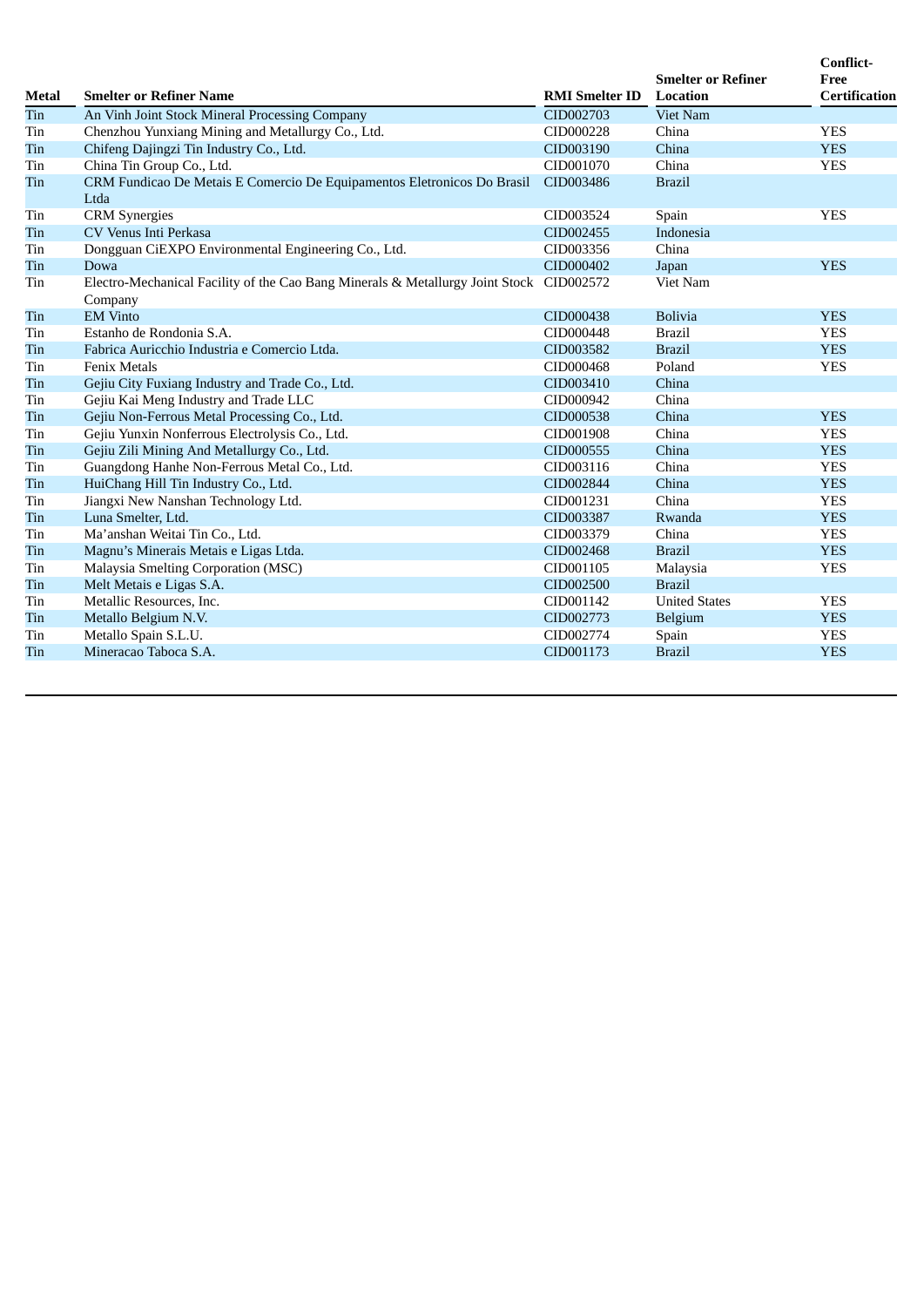| Metal | <b>Smelter or Refiner Name</b>                   | <b>RMI</b> Smelter ID | <b>Smelter or Refiner</b><br><b>Location</b> | <b>Conflict-</b><br>Free<br><b>Certification</b> |
|-------|--------------------------------------------------|-----------------------|----------------------------------------------|--------------------------------------------------|
| Tin   | Minsur                                           | CID001182             | Peru                                         | <b>YES</b>                                       |
| Tin   | Mitsubishi Materials Corporation                 | CID001191             | Japan                                        | <b>YES</b>                                       |
| Tin   | Modeltech Sdn Bhd                                | CID002858             | Malaysia                                     |                                                  |
| Tin   | Nghe Tinh Non-Ferrous Metals Joint Stock Company | CID002573             | <b>Viet Nam</b>                              |                                                  |
| Tin   | Novosibirsk Processing Plant Ltd.                | CID001305             | <b>Russian Federation</b>                    | <b>YES</b>                                       |
| Tin   | O.M. Manufacturing (Thailand) Co., Ltd.          | CID001314             | Thailand                                     | <b>YES</b>                                       |
| Tin   | O.M. Manufacturing Philippines, Inc.             | CID002517             | Philippines                                  | <b>YES</b>                                       |
| Tin   | Operaciones Metalurgicas S.A.                    | CID001337             | Bolivia                                      | <b>YES</b>                                       |
| Tin   | <b>Pongpipat Company Limited</b>                 | CID003208             | Myanmar                                      |                                                  |
| Tin   | Precious Minerals and Smelting Limited           | CID003409             | India                                        |                                                  |
| Tin   | PT Aries Kencana Sejahtera                       | CID000309             | Indonesia                                    |                                                  |
| Tin   | PT Artha Cipta Langgeng                          | CID001399             | Indonesia                                    | <b>YES</b>                                       |
| Tin   | PT ATD Makmur Mandiri Jaya                       | CID002503             | Indonesia                                    | <b>YES</b>                                       |
| Tin   | PT Babel Inti Perkasa                            | CID001402             | Indonesia                                    | <b>YES</b>                                       |
| Tin   | PT Babel Surya Alam Lestari                      | CID001406             | Indonesia                                    | <b>YES</b>                                       |
| Tin   | PT Bangka Serumpun                               | CID003205             | Indonesia                                    | <b>YES</b>                                       |
| Tin   | PT Belitung Industri Sejahtera                   | CID001421             | Indonesia                                    |                                                  |
| Tin   | PT Bukit Timah                                   | CID001428             | Indonesia                                    |                                                  |
| Tin   | PT Cipta Persada Mulia                           | CID002696             | Indonesia                                    | <b>YES</b>                                       |
| Tin   | PT Masbro Alam Stania                            | CID003380             | Indonesia                                    |                                                  |
| Tin   | PT Menara Cipta Mulia                            | CID002835             | Indonesia                                    | <b>YES</b>                                       |
| Tin   | PT Mitra Stania Prima                            | CID001453             | Indonesia                                    | <b>YES</b>                                       |
| Tin   | PT Mitra Sukses Globalindo                       | CID003449             | Indonesia                                    |                                                  |
| Tin   | PT Panca Mega Persada                            | CID001457             | Indonesia                                    |                                                  |
| Tin   | PT Prima Timah Utama                             | CID001458             | Indonesia                                    | <b>YES</b>                                       |
| Tin   | PT Rajawali Rimba Perkasa                        | CID003381             | Indonesia                                    | <b>YES</b>                                       |
| Tin   | PT Refined Bangka Tin                            | CID001460             | Indonesia                                    | <b>YES</b>                                       |
| Tin   | PT Sariwiguna Binasentosa                        | CID001463             | Indonesia                                    | <b>YES</b>                                       |
| Tin   | PT Stanindo Inti Perkasa                         | CID001468             | Indonesia                                    | <b>YES</b>                                       |
| Tin   | PT Sukses Inti Makmur                            | CID002816             | Indonesia                                    |                                                  |
| Tin   | PT Timah Nusantara                               | CID001486             | Indonesia                                    |                                                  |
| Tin   | PT Timah Tbk Kundur                              | CID001477             | Indonesia                                    | <b>YES</b>                                       |
| Tin   | PT Timah Tbk Mentok                              | CID001482             | Indonesia                                    | <b>YES</b>                                       |
| Tin   | PT Tinindo Inter Nusa                            | CID001490             | Indonesia                                    | <b>YES</b>                                       |
| Tin   | PT Tirus Putra Mandiri                           | CID002478             | Indonesia                                    |                                                  |
| Tin   | PT Tommy Utama                                   | CID001493             | Indonesia                                    |                                                  |
| Tin   | Resind Industria e Comercio Ltda.                | CID002706             | <b>Brazil</b>                                | <b>YES</b>                                       |
| Tin   | Rui Da Hung                                      | CID001539             | Taiwan                                       | <b>YES</b>                                       |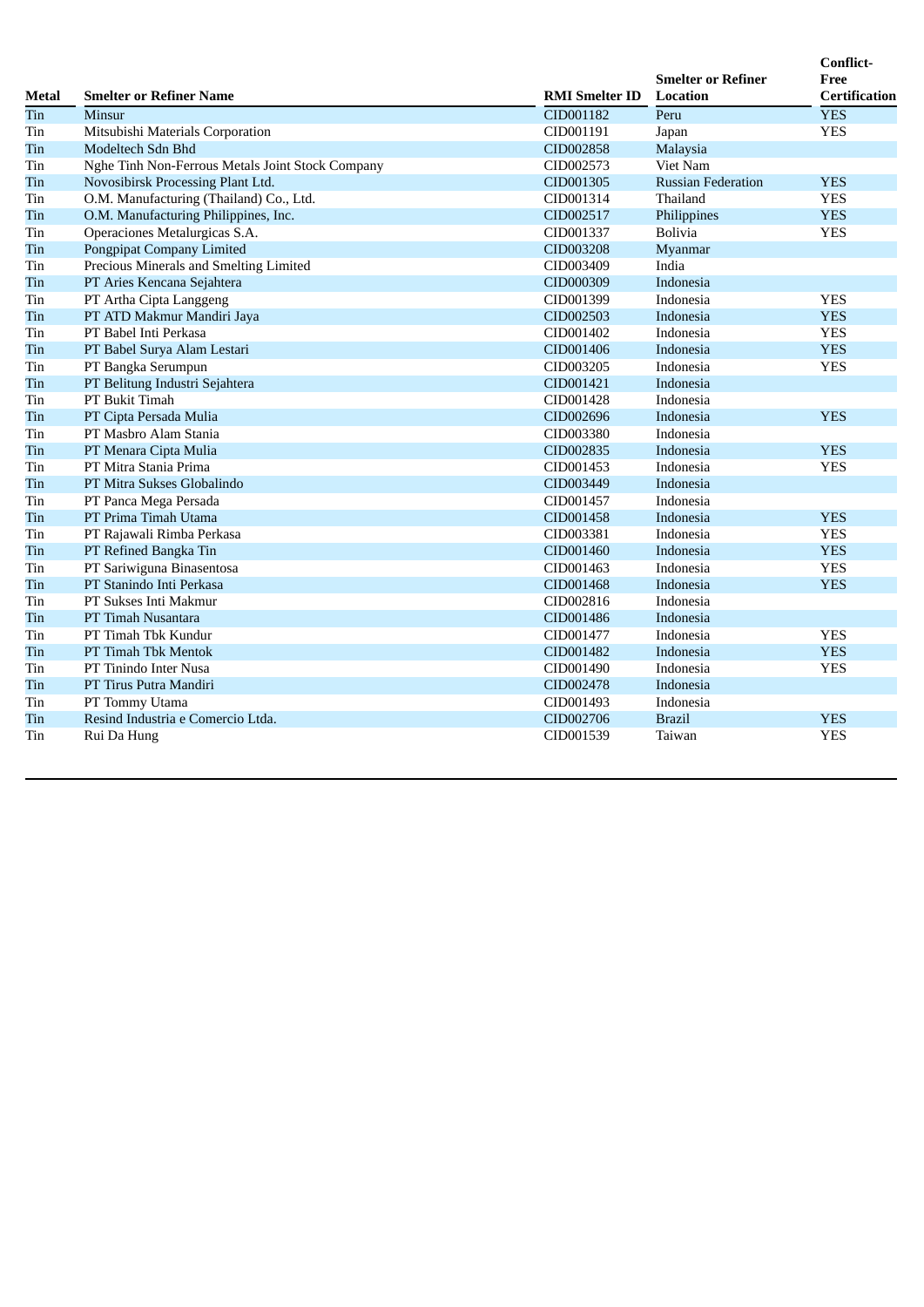| Metal | <b>Smelter or Refiner Name</b>                                      | <b>RMI</b> Smelter ID | <b>Smelter or Refiner</b><br><b>Location</b> | Conflict-<br>Free<br><b>Certification</b> |
|-------|---------------------------------------------------------------------|-----------------------|----------------------------------------------|-------------------------------------------|
| Tin   | Soft Metais Ltda.                                                   | CID001758             | <b>Brazil</b>                                | <b>YES</b>                                |
| Tin   | Super Ligas                                                         | CID002756             | <b>Brazil</b>                                |                                           |
| Tin   | Thai Nguyen Mining and Metallurgy Co., Ltd.                         | CID002834             | <b>Viet Nam</b>                              | <b>YES</b>                                |
| Tin   | Thaisarco                                                           | CID001898             | Thailand                                     | <b>YES</b>                                |
| Tin   | Tin Technology & Refining                                           | CID003325             | <b>United States</b>                         | <b>YES</b>                                |
| Tin   | Tuyen Quang Non-Ferrous Metals Joint Stock Company                  | CID002574             | Viet Nam                                     |                                           |
| Tin   | VQB Mineral and Trading Group JSC                                   | CID002015             | <b>Viet Nam</b>                              |                                           |
| Tin   | White Solder Metalurgia e Mineracao Ltda.                           | CID002036             | <b>Brazil</b>                                | <b>YES</b>                                |
| Tin   | Yunnan Chengfeng Non-ferrous Metals Co., Ltd.                       | CID002158             | China                                        | <b>YES</b>                                |
| Tin   | Yunnan Tin Company Limited                                          | CID002180             | China                                        | <b>YES</b>                                |
| Tin   | Yunnan Yunfan Non-ferrous Metals Co., Ltd.                          | CID003397             | China                                        |                                           |
|       | Tungsten A.L.M.T. TUNGSTEN Corp.                                    | CID000004             | Japan                                        | <b>YES</b>                                |
|       | Tungsten ACL Metais Eireli                                          | CID002833             | <b>Brazil</b>                                | <b>YES</b>                                |
|       | Tungsten Albasteel Industria e Comercio de Ligas Para Fundicao Ltd. | CID003427             | <b>Brazil</b>                                |                                           |
|       | Tungsten Artek LLC                                                  | CID003553             | <b>Russian Federation</b>                    |                                           |
|       | Tungsten Asia Tungsten Products Vietnam Ltd.                        | CID002502             | Viet Nam                                     | <b>YES</b>                                |
|       | Tungsten Chenzhou Diamond Tungsten Products Co., Ltd.               | CID002513             | China                                        | <b>YES</b>                                |
|       | Tungsten China Molybdenum Co., Ltd.                                 | CID002641             | China                                        | <b>YES</b>                                |
|       | Tungsten Chongyi Zhangyuan Tungsten Co., Ltd.                       | CID000258             | China                                        | <b>YES</b>                                |
|       | Tungsten CNMC (Guangxi) PGMA Co., Ltd.                              | CID000281             | China                                        |                                           |
|       | Tungsten Cronimet Brasil Ltda                                       | CID003468             | <b>Brazil</b>                                | <b>YES</b>                                |
|       | Tungsten Fujian Ganmin RareMetal Co., Ltd.                          | CID003401             | China                                        | <b>YES</b>                                |
|       | Tungsten Fujian Xinlu Tungsten                                      | CID003609             | China                                        | <b>YES</b>                                |
|       | Tungsten Ganzhou Haichuang Tungsten Co., Ltd.                       | CID002645             | China                                        | <b>YES</b>                                |
|       | Tungsten Ganzhou Huaxing Tungsten Products Co., Ltd.                | CID000875             | China                                        | <b>YES</b>                                |
|       | Tungsten Ganzhou Jiangwu Ferrotungsten Co., Ltd.                    | CID002315             | China                                        | <b>YES</b>                                |
|       | Tungsten Ganzhou Seadragon W & Mo Co., Ltd.                         | CID002494             | China                                        | <b>YES</b>                                |
|       | Tungsten Global Tungsten & Powders Corp.                            | CID000568             | <b>United States</b>                         | <b>YES</b>                                |
|       | Tungsten Guangdong Xianglu Tungsten Co., Ltd.                       | CID000218             | China                                        | <b>YES</b>                                |
|       | Tungsten H.C. Starck Tungsten GmbH                                  | CID002541             | Germany                                      | <b>YES</b>                                |
|       | Tungsten Hunan Chenzhou Mining Co., Ltd.                            | CID000766             | China                                        | <b>YES</b>                                |
|       | Tungsten Hunan Chunchang Nonferrous Metals Co., Ltd.                | CID000769             | China                                        | <b>YES</b>                                |
|       | Tungsten Hydrometallurg, JSC                                        | CID002649             | <b>Russian Federation</b>                    | <b>YES</b>                                |
|       | Tungsten Japan New Metals Co., Ltd.                                 | CID000825             | Japan                                        | <b>YES</b>                                |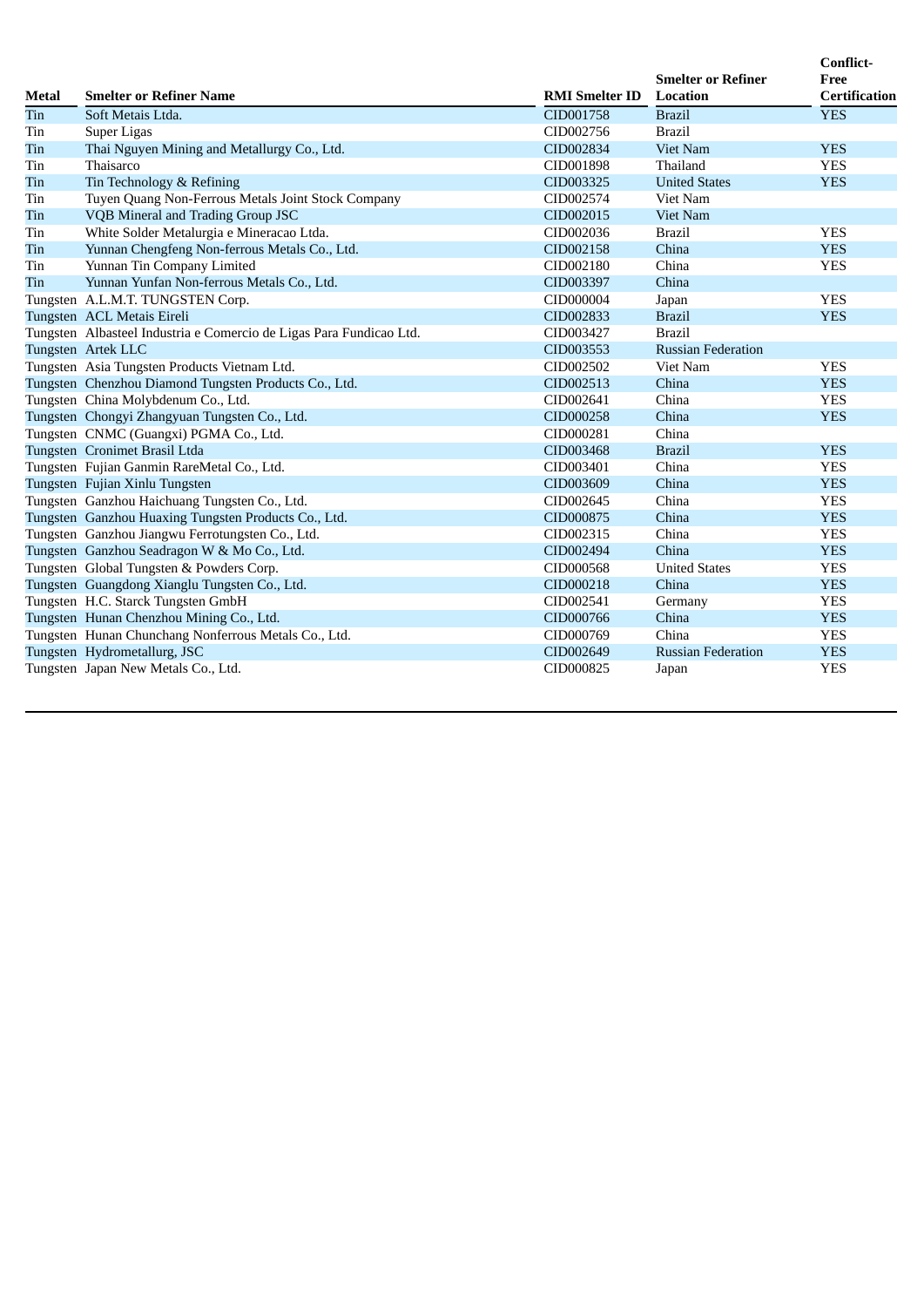|       |                                                                        |                       | <b>Smelter or Refiner</b> | Conflict-<br>Free    |
|-------|------------------------------------------------------------------------|-----------------------|---------------------------|----------------------|
| Metal | <b>Smelter or Refiner Name</b>                                         | <b>RMI</b> Smelter ID | <b>Location</b>           | <b>Certification</b> |
|       | Tungsten Jiangwu H.C. Starck Tungsten Products Co., Ltd.               | CID002551             | China                     | <b>YES</b>           |
|       | Tungsten Jiangxi Gan Bei Tungsten Co., Ltd.                            | CID002321             | China                     | <b>YES</b>           |
|       | Tungsten Jiangxi Minmetals Gao'an Non-ferrous Metals Co., Ltd.         | CID002313             | China                     |                      |
|       | Tungsten Jiangxi Tonggu Non-ferrous Metallurgical & Chemical Co., Ltd. | CID002318             | China                     | <b>YES</b>           |
|       | Tungsten Jiangxi Xinsheng Tungsten Industry Co., Ltd.                  | CID002317             | China                     | <b>YES</b>           |
|       | Tungsten Jiangxi Yaosheng Tungsten Co., Ltd.                           | CID002316             | China                     | <b>YES</b>           |
|       | Tungsten Jingmen Dewei GEM Tungsten Resources Recycling Co., Ltd.      | CID003417             | China                     | <b>YES</b>           |
|       | Tungsten JSC "Kirovgrad Hard Alloys Plant"                             | CID003408             | <b>Russian Federation</b> | <b>YES</b>           |
|       | Tungsten Kennametal Fallon                                             | CID000966             | <b>United States</b>      | <b>YES</b>           |
|       | Tungsten Kennametal Huntsville                                         | CID000105             | <b>United States</b>      | <b>YES</b>           |
|       | Tungsten KGETS CO., LTD.                                               | CID003388             | Korea, Republic of        | <b>YES</b>           |
|       | Tungsten Lianyou Metals Co., Ltd.                                      | CID003407             | Taiwan                    | <b>YES</b>           |
|       | Tungsten Malipo Haiyu Tungsten Co., Ltd.                               | CID002319             | China                     | <b>YES</b>           |
|       | Tungsten Moliren Ltd.                                                  | CID002845             | <b>Russian Federation</b> | <b>YES</b>           |
|       | Tungsten Niagara Refining LLC                                          | CID002589             | <b>United States</b>      | <b>YES</b>           |
|       | Tungsten NPP Tyazhmetprom LLC                                          | CID003416             | <b>Russian Federation</b> |                      |
|       | Tungsten OOO "Technolom" 1                                             | CID003614             | <b>Russian Federation</b> |                      |
|       | Tungsten OOO "Technolom" 2                                             | CID003612             | <b>Russian Federation</b> |                      |
|       | Tungsten Philippine Chuangxin Industrial Co., Inc.                     | CID002827             | Philippines               | <b>YES</b>           |
|       | Tungsten TANIOBIS Smelting GmbH & Co. KG                               | CID002542             | Germany                   | <b>YES</b>           |
|       | Tungsten Unecha Refractory Metals Plant                                | CID002724             | <b>Russian Federation</b> | <b>YES</b>           |
|       | Tungsten Wolfram Bergbau und Hutten AG                                 | CID002044             | Austria                   | <b>YES</b>           |
|       | Tungsten Xiamen Tungsten (H.C.) Co., Ltd.                              | CID002320             | China                     | <b>YES</b>           |
|       | Tungsten Xiamen Tungsten Co., Ltd.                                     | CID002082             | China                     | <b>YES</b>           |
|       | Tungsten Xinfeng Huarui Tungsten & Molybdenum New Material Co., Ltd.   | CID002830             | China                     | <b>YES</b>           |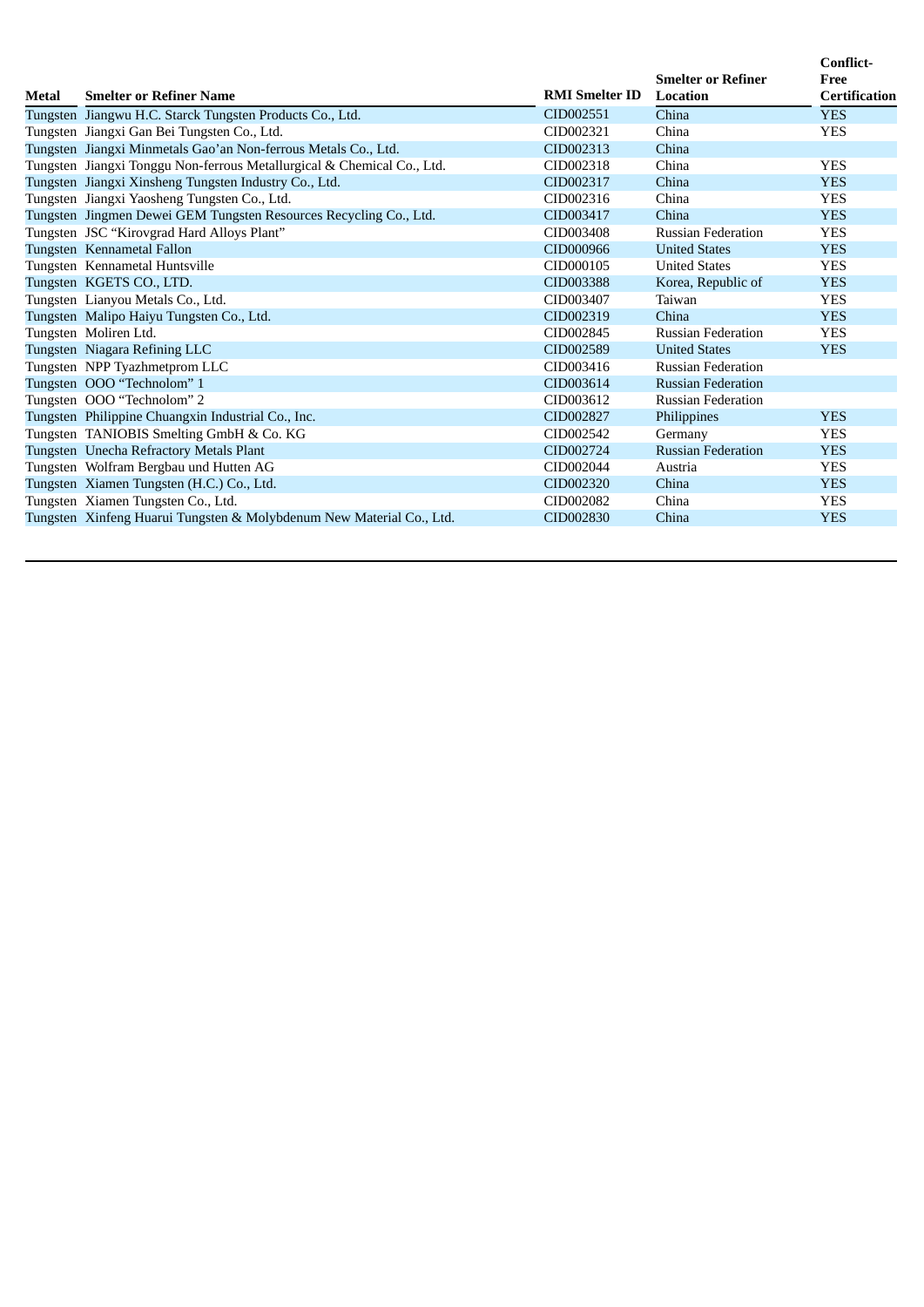### **Smelters or Refiners That Sourced from the Covered Countries**

The table below lists the smelter or refiner facilities which, to the extent known, processed the necessary conflict minerals in our products or products produced by companies in our supply chain that were sourced from the Covered Countries, and hence were subject to due diligence.

The Conflict-Free Certification designations in the table are:

- **LBMA**: The smelter has obtained a Responsible Gold Certification from the London Bullion Market Association (LBMA).
- **RMAP**: The smelter has an active certification or is in the process of renewing their certification as a conformant smelter in the Responsible Minerals Assurance Process (RMAP) from the Responsible Minerals Initiative (RMI).
- **RMAP-Active**: The smelter is actively moving through the RMAP certification process.

|              |                                                         |                       |                                              | <b>Conflict-</b>             |
|--------------|---------------------------------------------------------|-----------------------|----------------------------------------------|------------------------------|
| <b>Metal</b> | <b>Smelter or Refiner Name</b>                          | <b>RMI Smelter ID</b> | <b>Smelter or Refiner</b><br><b>Location</b> | Free<br><b>Certification</b> |
| Gold         | Almalyk Mining and Metallurgical Complex (AMMC)         | CID000041             | <b>Uzbekistan</b>                            | LBMA,                        |
|              |                                                         |                       |                                              | <b>RMAP</b>                  |
| Gold         | Asaka Riken Co., Ltd.                                   | CID000090             | Japan                                        | <b>RMAP</b>                  |
| Gold         | <b>CCR Refinery - Glencore Canada Corporation</b>       | CID000185             | Canada                                       | LBMA.                        |
|              |                                                         |                       |                                              | <b>RMAP</b>                  |
| Gold         | Jiangxi Copper Co., Ltd.                                | CID000855             | China                                        | LBMA,                        |
|              |                                                         |                       |                                              | <b>RMAP</b>                  |
| Gold         | Mitsubishi Materials Corporation                        | CID001188             | Japan                                        | LBMA,                        |
|              |                                                         |                       |                                              | <b>RMAP</b>                  |
| Gold         | Nihon Material Co., Ltd.                                | CID001259             | Japan                                        | LBMA,                        |
|              |                                                         |                       |                                              | <b>RMAP</b>                  |
| Gold         | Prioksky Plant of Non-Ferrous Metals                    | CID001386             | <b>Russian Federation</b>                    |                              |
| Gold         | Rand Refinery (Pty) Ltd.                                | CID001512             | South Africa                                 | LBMA,                        |
|              |                                                         |                       |                                              | <b>RMAP</b>                  |
| Gold         | <b>Samduck Precious Metals</b>                          | CID001555             | Korea, Republic of                           | <b>RMAP</b>                  |
|              | Tantalum AMG Brasil                                     | CID001076             | <b>Brazil</b>                                | <b>RMAP</b>                  |
|              | Tantalum Changsha South Tantalum Niobium Co., Ltd.      | CID000211             | China                                        | <b>RMAP</b>                  |
|              | Tantalum F&X Electro-Materials Ltd.                     | CID000460             | China                                        | <b>RMAP</b>                  |
|              | Tantalum Global Advanced Metals Aizu                    | CID002558             | Japan                                        | <b>RMAP</b>                  |
|              | Tantalum Global Advanced Metals Boyertown               | CID002557             | <b>United States</b>                         | <b>RMAP</b>                  |
|              | Tantalum Guangdong Rising Rare Metals-EO Materials Ltd. | CID000291             | China                                        | <b>RMAP</b>                  |
|              | Tantalum H.C. Starck Hermsdorf GmbH                     | CID002547             | Germany                                      | <b>RMAP</b>                  |
|              | Tantalum H.C. Starck Inc.                               | CID002548             | <b>United States</b>                         | <b>RMAP</b>                  |
|              | Tantalum JiuJiang JinXin Nonferrous Metals Co., Ltd.    | CID000914             | China                                        | <b>RMAP</b>                  |
|              | Tantalum Jiujiang Tanbre Co., Ltd.                      | CID000917             | China                                        | <b>RMAP</b>                  |
|              | Tantalum Jiujiang Zhongao Tantalum & Niobium Co., Ltd.  | CID002506             | China                                        | <b>RMAP</b>                  |
|              | Tantalum Ningxia Orient Tantalum Industry Co., Ltd.     | CID001277             | China                                        | <b>RMAP</b>                  |
|              | Tantalum Taki Chemical Co., Ltd.                        | CID001869             | Japan                                        | <b>RMAP</b>                  |
|              | Tantalum TANIOBIS Co., Ltd.                             | CID002544             | Thailand                                     | <b>RMAP</b>                  |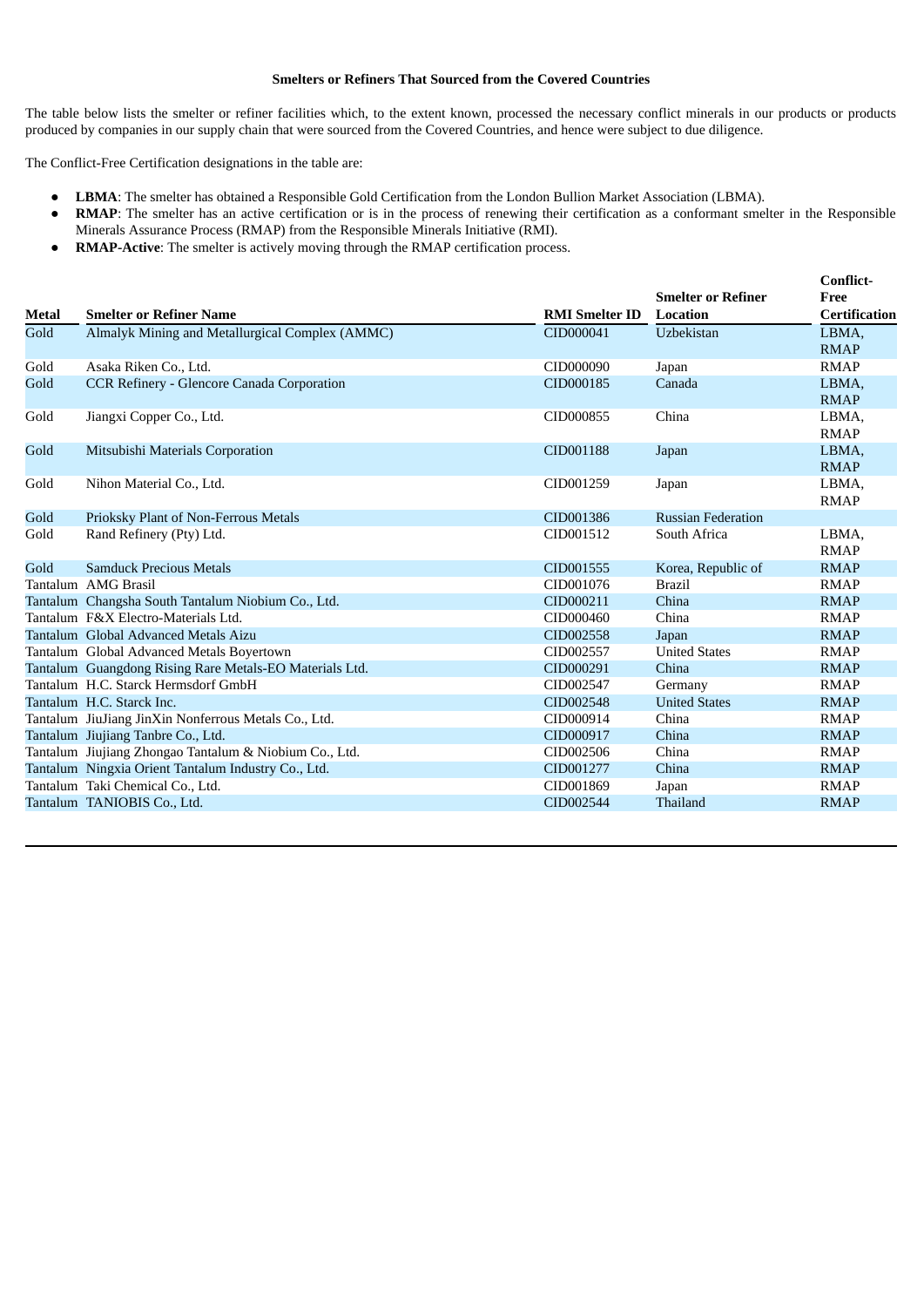| <b>Metal</b> | <b>Smelter or Refiner Name</b>                        | <b>RMI Smelter ID</b> | <b>Smelter or Refiner</b><br><b>Location</b> | <b>Conflict-Free</b><br><b>Certification</b> |
|--------------|-------------------------------------------------------|-----------------------|----------------------------------------------|----------------------------------------------|
|              | Tantalum TANIOBIS GmbH                                | CID002545             | Germany                                      | <b>RMAP</b>                                  |
|              | Tantalum TANIOBIS Japan Co., Ltd.                     | CID002549             | Japan                                        | <b>RMAP</b>                                  |
|              | Tantalum TANIOBIS Smelting GmbH & Co. KG              | CID002550             | Germany                                      | <b>RMAP</b>                                  |
|              | Tantalum Ulba Metallurgical Plant JSC                 | CID001969             | Kazakhstan                                   | <b>RMAP</b>                                  |
| Tin          | CV Venus Inti Perkasa                                 | CID002455             | Indonesia                                    | RMAP-                                        |
|              |                                                       |                       |                                              | Active                                       |
| Tin          | <b>EM Vinto</b>                                       | CID000438             | <b>Bolivia</b>                               | <b>RMAP</b>                                  |
| Tin          | Magnu's Minerais Metais e Ligas Ltda.                 | CID002468             | <b>Brazil</b>                                | <b>RMAP</b>                                  |
| Tin          | Malaysia Smelting Corporation (MSC)                   | CID001105             | Malaysia                                     | <b>RMAP</b>                                  |
| Tin          | Metallo Belgium N.V.                                  | CID002773             | Belgium                                      | <b>RMAP</b>                                  |
| Tin          | Operaciones Metalurgicas S.A.                         | CID001337             | <b>Bolivia</b>                               | <b>RMAP</b>                                  |
| Tin          | PT Bukit Timah                                        | CID001428             | Indonesia                                    | RMAP-                                        |
|              |                                                       |                       |                                              | Active                                       |
| Tin          | PT Stanindo Inti Perkasa                              | CID001468             | Indonesia                                    | <b>RMAP</b>                                  |
| Tin          | PT Timah Nusantara                                    | CID001486             | Indonesia                                    | RMAP-                                        |
|              |                                                       |                       |                                              | Active                                       |
| Tin          | PT Tinindo Inter Nusa                                 | CID001490             | Indonesia                                    | <b>RMAP</b>                                  |
| Tin          | Thaisarco                                             | CID001898             | Thailand                                     | <b>RMAP</b>                                  |
| Tin          | VQB Mineral and Trading Group JSC                     | CID002015             | Viet Nam                                     |                                              |
|              | Tungsten A.L.M.T. TUNGSTEN Corp.                      | CID000004             | Japan                                        | <b>RMAP</b>                                  |
|              | Tungsten Asia Tungsten Products Vietnam Ltd.          | CID002502             | <b>Viet Nam</b>                              | <b>RMAP</b>                                  |
|              | Tungsten Chongyi Zhangyuan Tungsten Co., Ltd.         | CID000258             | China                                        | <b>RMAP</b>                                  |
|              | Tungsten Ganzhou Huaxing Tungsten Products Co., Ltd.  | CID000875             | China                                        | <b>RMAP</b>                                  |
|              | Tungsten Ganzhou Jiangwu Ferrotungsten Co., Ltd.      | CID002315             | China                                        | <b>RMAP</b>                                  |
|              | Tungsten H.C. Starck Tungsten GmbH                    | CID002541             | Germany                                      | <b>RMAP</b>                                  |
|              | Tungsten Hydrometallurg, JSC                          | CID002649             | <b>Russian Federation</b>                    | <b>RMAP</b>                                  |
|              | Tungsten Jiangxi Xinsheng Tungsten Industry Co., Ltd. | CID002317             | China                                        | <b>RMAP</b>                                  |
|              | Tungsten Xiamen Tungsten (H.C.) Co., Ltd.             | CID002320             | China                                        | <b>RMAP</b>                                  |
|              | Tungsten Xiamen Tungsten Co., Ltd.                    | CID002082             | China                                        | <b>RMAP</b>                                  |